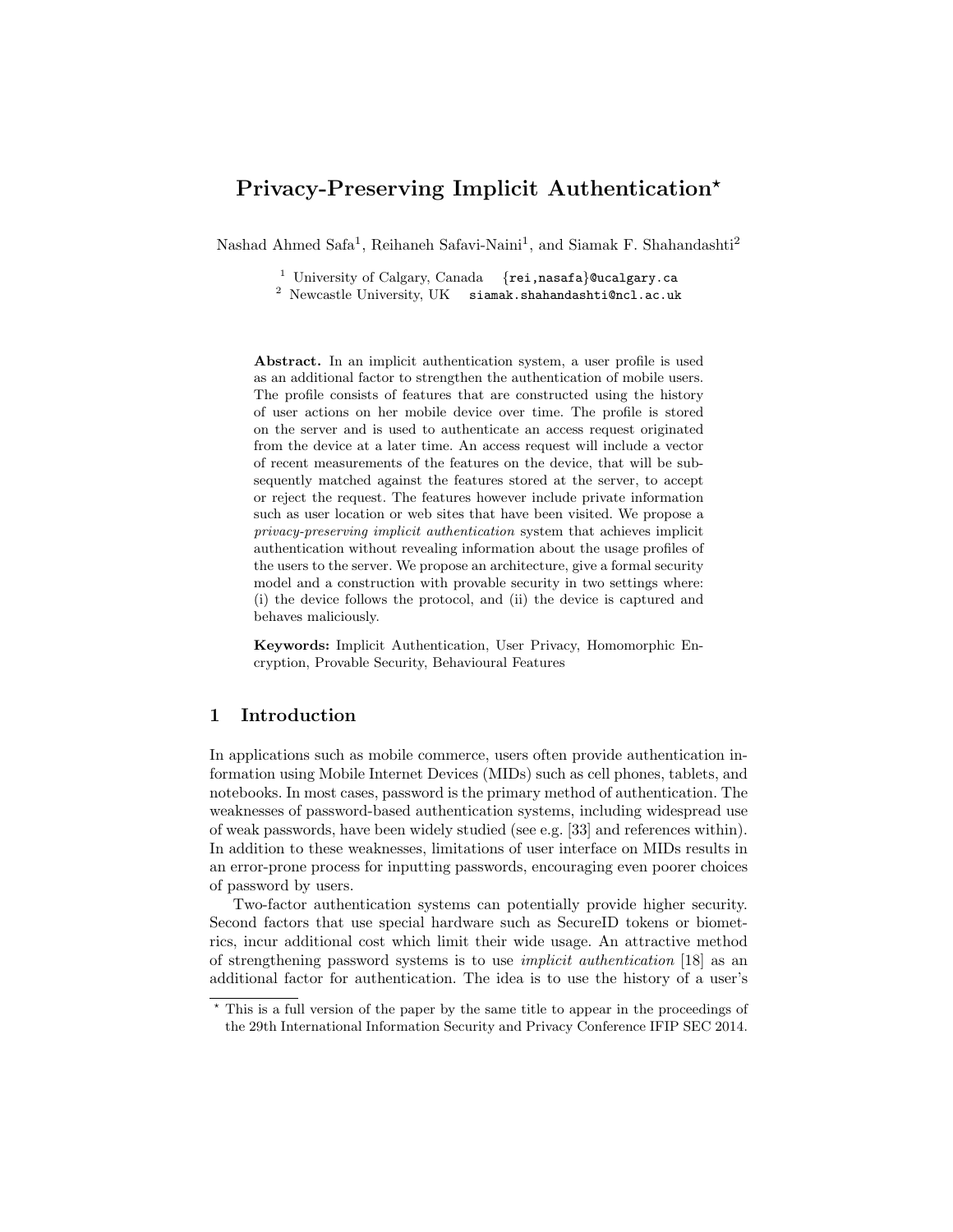actions on the device, to construct a profile for the user consisting of a set of features, and employ it to verify a future authentication request. Experiments in [18] showed that the features collected from the device history can be effectively used to distinguish users. Although the approach is general, it is primarily used to enhance security of mobile users carrying MIDs because of the richness of sensor and other data that can be collected on these devices.

The collected data about the user's actions can be divided into the following categories: (i) device data, such as GPS location data, WiFi/Bluetooth connections, and other sensor data, (ii) carrier data, such as information on cell towers seen by the device, or Internet access points, and (iii) cloud data, such as calendar entries. In an implicit authentication system, the profile will be stored at the carrier to ensure that a compromised device cannot be used to impersonate the legitimate user. This profile however includes private and potentially sensitive user data that must be protected. The aim of this paper is to propose an efficient privacy-preserving implicit authentication systems with verifiable security.

We consider a network-based implicit authentication system where user authentication is performed collaboratively by the device (the MID) and the carrier (network service provider), and will be used by application servers to authenticate users. The implicit authentication protocol generates a score that is compared with a threshold, to accept or reject the user. The score is obtained by a secure two party computation between the device and the carrier. Secure two party protocols can be constructed using generic constructions based on secure circuit evaluation, e.g. [35, 16], or fully homomorphic encryption [14]. These generic constructions however, will be inefficient in practice.

#### 1.1 Our Contributions

We propose an implicit authentication system in which user data is encrypted and stored at the carrier, and an interactive protocol between the MID and the carrier is used to compute the authentication score. Data privacy against is guaranteed since the user data is stored in encrypted form. Because no data is stored on the MID, user data stays protected even if the device is lost or stolen. The main contribution of this paper is proposing a profile matching function that uses the statistics of features to accept or reject a new sample presented by a user, and designing a privacy-preserving protocol for computing a score function for newly presented data.

We assume the user profile is a vector of features, each corresponding to a random variable,  $(V_1, \ldots, V_n)$ , with an associated probability distribution. The distribution of  $V_i$  is stored as the set of values of the variables in the last  $\ell_i$ successful logins. A new login attempt generates a vector of values, one for each feature. The verification function must decide if this vector indeed has been generated by the claimed user. Our proposed verification algorithm takes each feature separately and decides if the presented value is from the claimed user. The final verdict is reached by combining the decisions from all features. To determine if a new value presented for a feature  $v_i$  matches the model (stored distribution of the feature), we will use a statistical decision making approach that uses the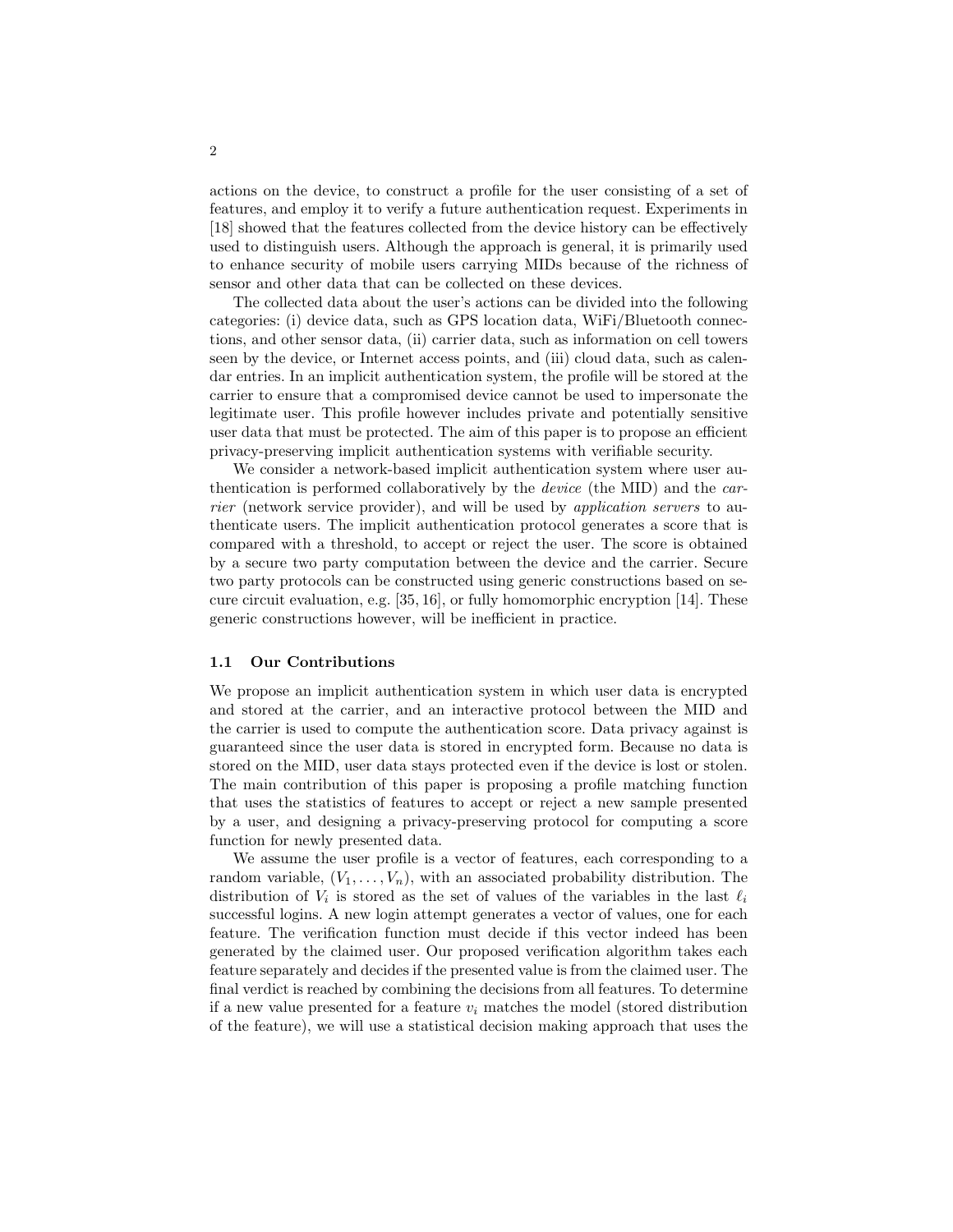Average Absolute Deviation  $(AAD)$  of the distribution. We use AAD to define an interval around the read value  $v_i$  given by  $[v_i - AAD(V_i), v_i + AAD(V_i)]$  and determine the concentration of the stored values in the user profile that falls within this Interval: if the number is higher than a specified threshold, then the authentication algorithm accepts the reading. AAD and standard deviation are commonly used measures for estimating the spread of a distribution. Our verification algorithm effectively measures similarity of the presented value with "most common" readings of the variable. Using AAD allows more efficient private computation.

Constructing User Profiles. A user profile is a feature vector  $(V_1, \ldots, V_n)$ , where feature  $V_i$  is modelled by a vector of  $\ell_i$  past samples. The vector can be seen as a sliding window that considers the latest  $\ell_i$  successful authentication data. Using different  $\ell_i$  is allowed for better estimation of the feature distribution. Possible features are the frequency of phone calls made or received by the user, user's typical locations at a particular time, commonly used WiFi access-points, websites that the user frequently visits, and the like. Some features might be dependent on other ones. For example, given that the user is in his office and it is lunch time, then there is a higher chance that he receives a call from home. We do not consider dependence of features and in selecting them make special care to select those that appear independent.

We note that usage data such as application accesses and past WiFi connections could enhance performance and usability of the device and applications. However to use such data securely as part of the authentication system, the data must be stored securely at the carrier to be protected from malicious parties who may get hold of the device. In practice a user can be given a choice to use certain device-collected data for authentication and so for such data.

Privacy-Preserving Authentication. All user profile data is stored in encrypted form on the carrier and the decryption keys are only known by the device. To find the authentication score for each feature, the device and the carrier have to perform a secure two-party computation that outputs the authentication score to the carrier, and nothing to the device. We propose a 3-round protocol between the device and the carrier that allows the carrier to "securely" calculate the score. To provide the required efficiency, we have to sacrifice some privacy in the sense that although the actual data samples are not leaked, the protocol does expose structural information related to the relative order of data samples. We give a formal definition of this notion of privacy which guarantees that no information other than the relative order of samples is revealed by a secure protocol. We then prove the security of the protocol, according to the definition, against semi-honest adversaries.

The paper is organized as follows. We discuss the related work in the field of behavioural authentication in Section 1.2. Section 2 contains the preliminaries needed for our scheme. System architecture, the adversarial model, and a basic implicit authentication protocol not guaranteeing privacy are presented in Section 3. We give details of our proposed protocols for semi-honest and malicious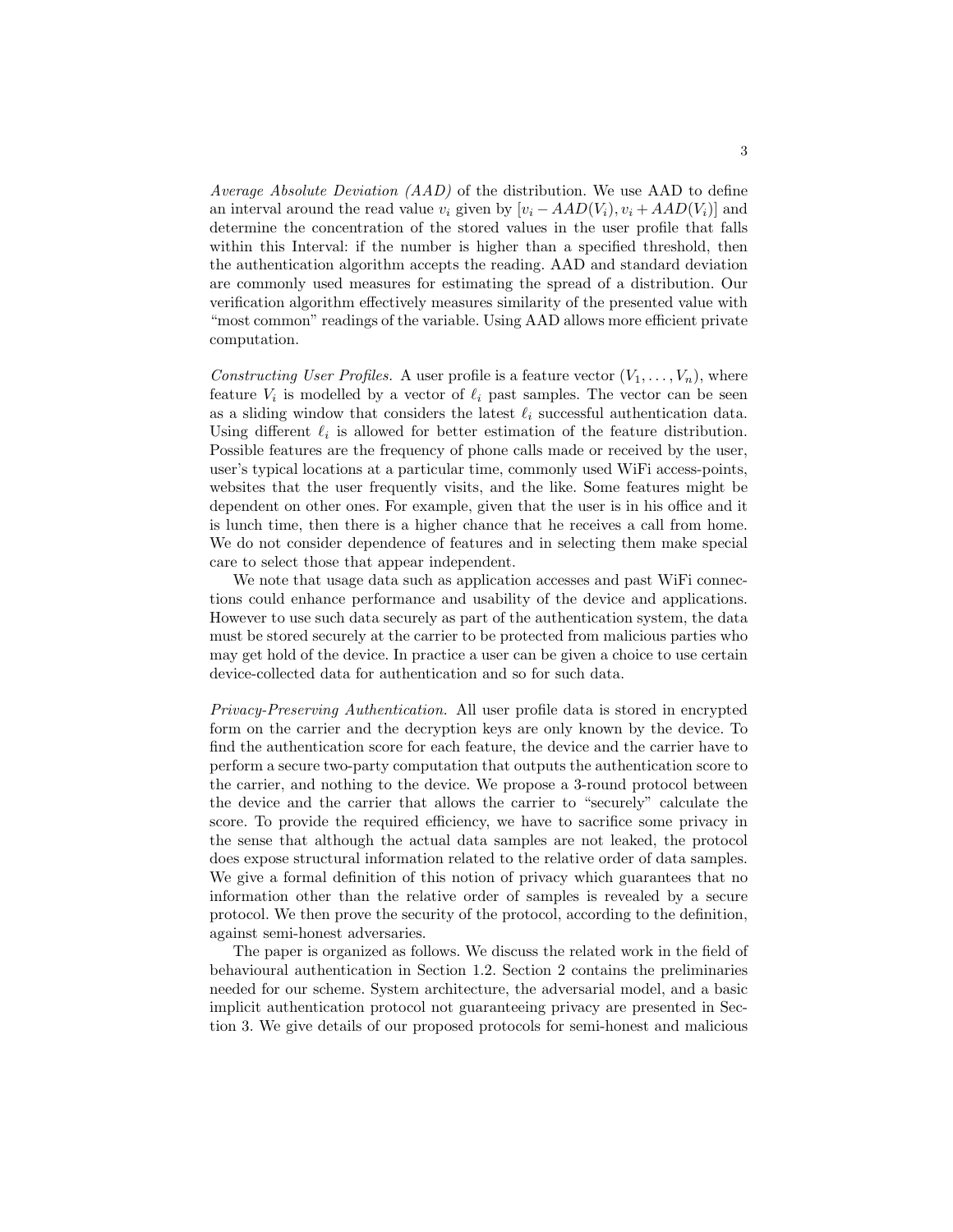devices in Section 4. Security proofs and a detailed discussion on the efficiency of our proposed protocol are provided in the appendices.

## 1.2 Related Work

The privacy problem in implicit authentication was noted in [18]. The three approaches proposed for enhancing privacy are: (i) removing unique identifier information; (ii) using pseudonyms; and (iii) using aggregate data instead of fine grained data. All these methods however have limited effectiveness in protecting users' privacy while maintaining usefulness of the system. It is well known that user data with identification information removed can be combined with other public data to re-identify individuals [31], and fixed pseudonyms does not prevent linkability of records [21]. Finally coarse aggregates result in inaccurate authentication decisions.

Further discussion on related work e.g. on privacy-preserving biometric systems [22, 24, 25, 29] and implicit authentication systems using accelerometers [9], gait recognition [20], user location [8, 30, 10, 7], and fingerprints [34] can be found in Appendix A.

## 2 Preliminaries

Our constructions use homomorphic encryption and order preserving symmetric encryption. In the following we first give an overview of these primitives.

Homomorphic Encryption (HE). We use here an additive homomorphic public key encryption scheme [27, 11] which supports addition and scalar multiplication in the ciphertext domain. Let  $E_{pk}^{HE}(\cdot)$  denote such an encryption algorithm. Given encryptions of a and b, an encryption of  $a + b$  can be computed as  $E_{pk}^{HE}(a+b) = E_{pk}^{HE}(a) \odot E_{pk}^{HE}(b)$ , where  $\odot$  represents an efficient operation in the ciphertext space. The existence of the operation  $\odot$  enables scalar multiplication to be possible in the ciphertext domain as well; that is, given an encryption of a, an encryption of ca can be calculated efficiently for a known c. To simplify the notation, we use  $+$  for both the operations  $+$  and  $\odot$ . As an instantiation, we use Paillier Cryptosystem [27, 11] in which  $E_{pk}^{HE}(x+y) = E_{pk}^{HE}(x)E_{pk}^{HE}(y)$ and  $E_{pk}^{HE}(cx) = E_{pk}^{HE}(x)^c$ . Paillier Cryptosystem is semantically secure under the decisional composite residuosity assumption [27, 11].

Order Preserving Symmetric Encryption (OPSE). Order preserving symmetric encryption (OPSE) was introduced in [4]. A function  $f: D \to R$  is order preserving if for all  $i, j \in D$ :  $f(i) > f(j)$  if and only if  $i > j$ . A symmetric encryption scheme having plaintext and ciphertext space  $D, R$  is order preserving if its encryption algorithm is an order preserving function from  $D$  to  $R$  for all keys; i.e., an OPSE maps plaintext values to ciphertext space in such a way that the order of the plaintext values remains intact. The construction provided in [4] has been proven secure in the POPF-CCA (pseudorandom order preserving function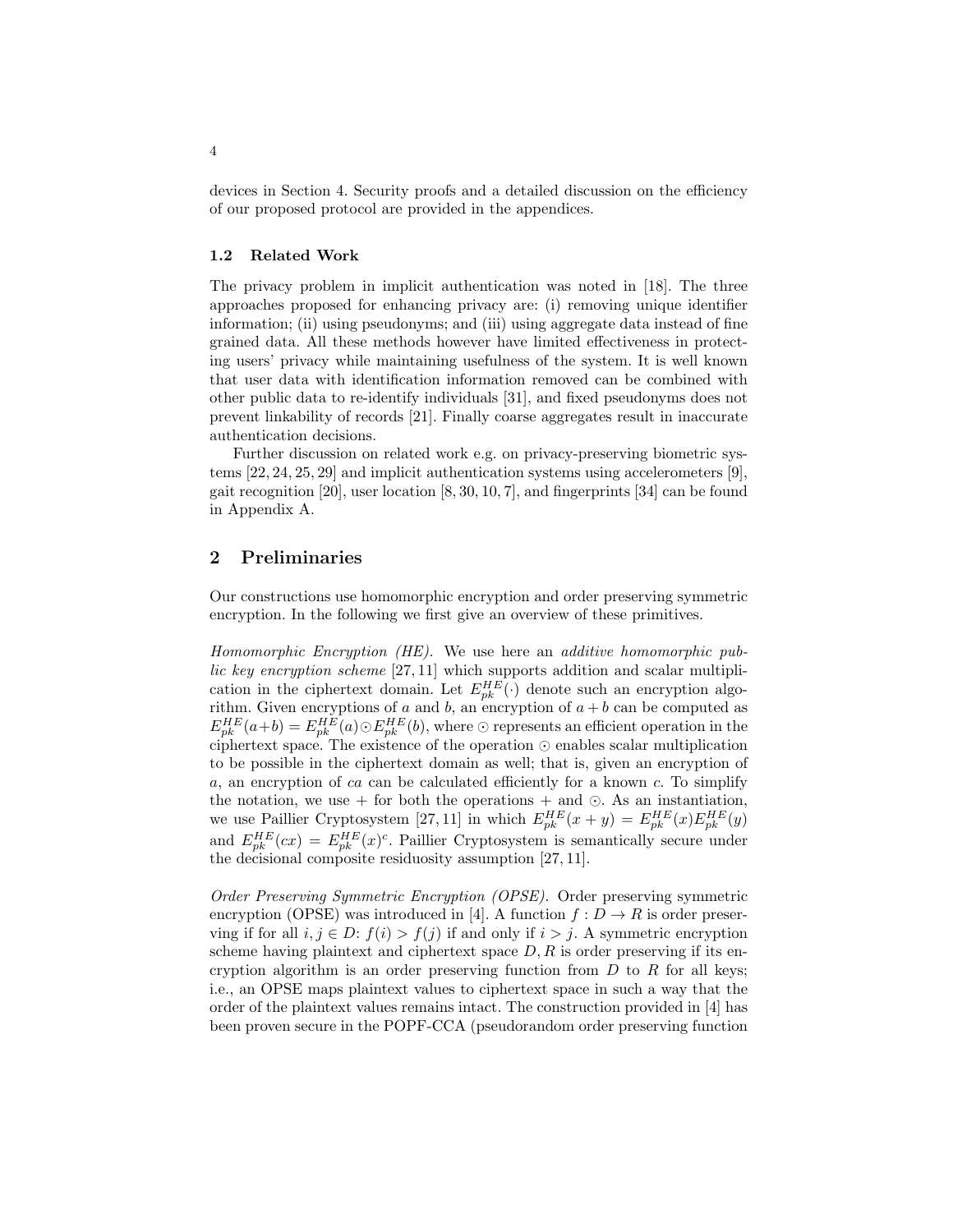against chosen-ciphertext attack) model. More details on the security model and encryption system are given on Appendix B.

Secure Two-party Computation. In a secure two-party computation, two parties A and B with private inputs x and y, respectively, compute a function  $f(x, y)$ ensuring that, *privacy* and *correctness* are guaranteed. Privacy means that neither A nor B learns anything about the other party's input. Correctness means that the output is indeed  $f(x, y)$  and not something else. To formalize security of a two-party protocol, the execution of the protocol is compared to an "ideal execution" in which parties send their inputs to a trusted third party who computes the function using the inputs that it receives. Informally, a protocol is considered secure if a real adversary in a real execution can learn "the same" amount of information as, or can "change the protocol output" not more than what an ideal adversary can do in the ideal model.

Security of two-party protocols is considered against different types of adversaries. In the *semi-honest* model (a.k.a. honest-but-curious model), the adversary follows the protocol specification but tries to learn extra information from the protocol transcript. A malicious (a.k.a. dis-honest) adversary however follows an arbitrary strategy (bounded by polynomial time algorithms) and can deviate from the protocol specification.

There are a number of generic constructions for secure two party computation, e.g. [35, 16], however they have proven to be too inefficient in practice, specially in resource-restricted devices. An alternative approach to realize specific secure two-party protocols is based on homomorphic encryption (HE). In this approach, one party sends its encrypted inputs to the other party, who then computes the specific desired function in the encrypted domain using the homomorphic properties of the encryption system. Paillier's additively homomorphic cryptosystem [27] and Gentry's fully homomorphic scheme [15] are the commonly used tools in this approach.

Average Absolute Deviation. In our protocol we use a model of feature comparison that uses average absolute deviation. The median of a data set is the numeric value separating the higher half of distribution from the lower half. The average absolute deviation (AAD) of a data set is the average of the absolute deviations and characterizes a summary of statistical dispersion of the data set. For a set  $X = \{x_1, x_2, \ldots, x_N\}$  with a median denoted by  $Med(X)$ , AAD is defined as  $AAD(X) := \frac{1}{N} \sum_{i=1}^{N} |x_i - \text{Med}(X)|.$ 

*Notation*. Throughout the paper we use  $E_{pk}^{HE}$  and  $D_{sk}^{HE}$  to denote the encryption and decryption algorithms of a homomorphic encryption scheme such as Paillier Cryptosystem with public and secret key pair  $(pk, sk)$ . For the OPSE algorithm we use  $E_k^{OPSE}$  and  $D_k^{OPSE}$  to refer to the encryption and decryption with key k. Key generation algorithms are denoted by  $KeyGen^{HE}$  and  $KeyGen^{OPSE}$ , respectively for HE and OPSE schemes.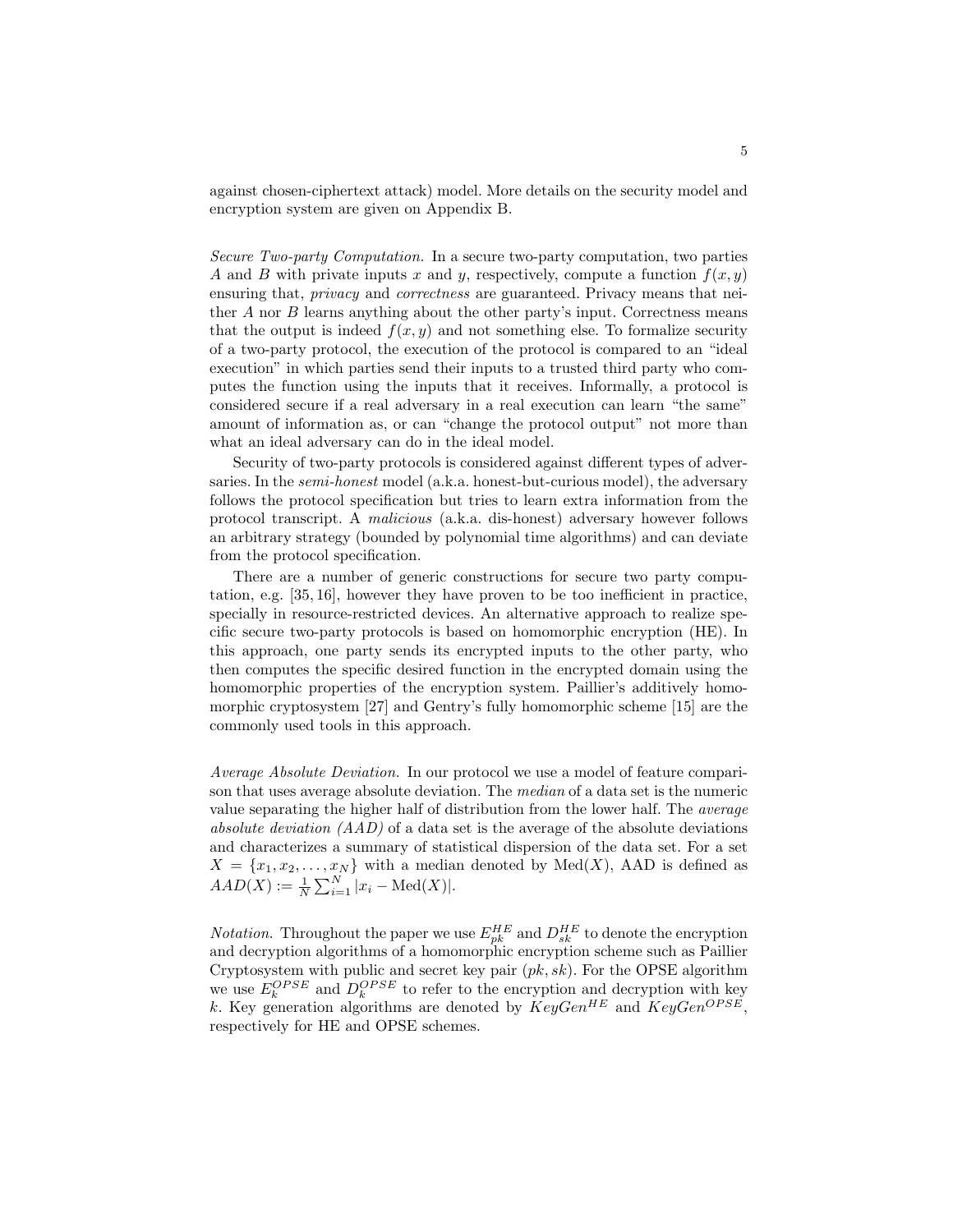

Fig. 1. The System Architecture

## 3 System Model

Fig. 1 gives the working of the system we consider in practice. The authentication process is between the device and the carrier. In a typical scenario, an application server receives a service request from a device. The user information is forwarded to the carrier that will engage in the authentication protocol with the device. At the completion of the protocol, the results are sent to the application server, and if successful, the device (user) will receive the requested service.

The focus of this paper is on the device and carrier authentication. We assume other communication channels are secure and the information will be communicated safely across these channels. User data is stored in encrypted form at the carrier. The device records user's data, encrypts it and sends it to the carrier. No data used to develop the user profile in implicit authentication is stored on the device. This ensures that if the device is compromised, the adversary cannot learn the user profile and simulate its behaviour.

We only consider the data that is collected by the device to be included in the user profile. The information collected by the carrier is known to the carrier and is not included. Selection of an appropriate set of features that allow distinguishability of users is outside the scope of this paper. The goal of this paper is to provide privacy for user features that are used as part of the user's profile.

Trust Assumptions and the Adversarial Model. We assume that the carrier correctly follows the protocol but may try to learn the users' data. This is a reasonable assumption given the stature and reputation of carriers and difficulty of tracing the source of data leakage. We assume the device is used by the user for a period of time before being compromised. This is the period during which the user profile is constructed. We consider two types of adversaries. Firstly, we consider a less sophisticated adversary that tries to use a stolen device without tampering with the hardware or the software and so the device is assumed to follow the protocol. This also corresponds to the case that the authentication program resides in a tamper proof [17, 23] part of the device and cannot be modified by the adversary and so a captured device follows the protocol but takes

6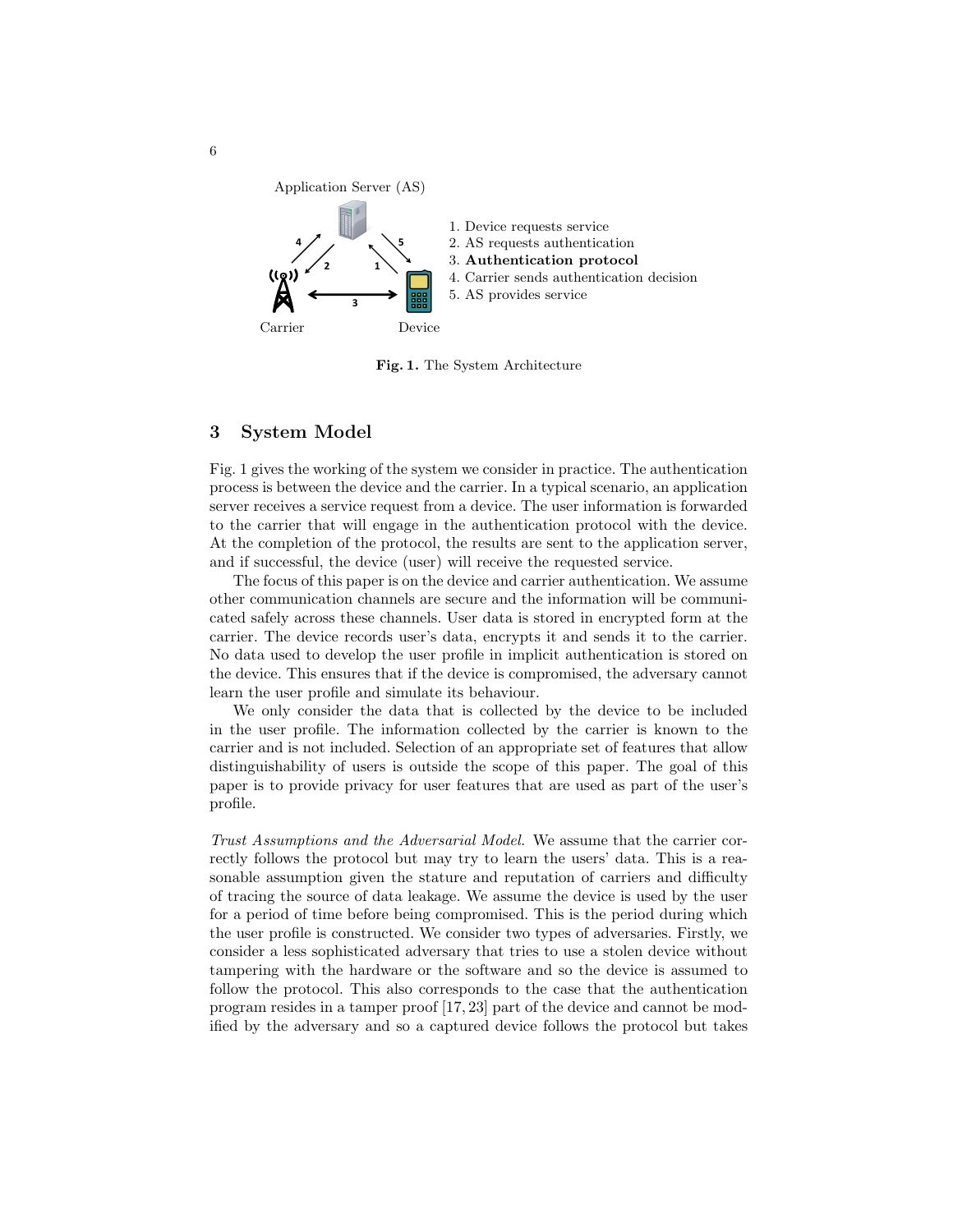input data from the adversary. We assume the program can be read by the device holder, but cannot be changed. In the second case, the device behaves in a malicious way and may deviate from the protocol to succeed in an authentication scenario.

In both cases the system must guarantee privacy of the user: that is, neither the carrier nor the adversary in possession of the compromised device should learn the user's profile data. A stolen device used by an active malicious user must also fail in authentication.

#### 3.1 Authentication without Privacy

A user profile consists of features. A feature is a random variable that can be sampled by the device and in combination with other features provides a reliable means of identifying users. We denote feature  $i$  by the random variable  $V_i$  that is sampled at each authentication request, and if the authentication is successful, is stored by the carrier and used as part of the distribution samples for evaluation of future authentication requests. The variable distribution for the  $i$ -th feature is approximated as  $V_i = (v_i(t_1), v_i(t_2), \dots, v_i(t_{l_i}))$ . Here,  $v_i(t_j)$  is the feature value at time  $t_j$  and  $l_i$  is a system parameter. As discussed before, we only consider independent features.

The user profile U is a tuple of features; that is  $U := (V_1, V_2, \ldots, V_n)$ , where  $n$  is the total number of features. A sampled feature vector is denoted as  $(v_1(t), v_2(t), \ldots, v_n(t))$  where  $v_i(t)$  is the current instance of the variable  $V_i$ . Given a user profile and a new set of measured samples (for features), the scoring algorithm first calculates individual feature scores, and then combines them to generate a total score which is compared to a threshold. Authentication is considered successful if the score is higher than the threshold. The scoring algorithm works as follows.

We assume the final authentication score is obtained as a combination of authentication scores that are calculated for each feature separately. The scoring function for each variable estimates if the new sample belongs to the distribution that is represented by a set of samples from previous successful authentications. For a feature  $V_i$  we define our scoring function as follows:

$$
s_i(t) = \Pr[ b_i^i(t) \le V_i \le b_h^i(t) ], \text{ where}
$$
  

$$
b_i^i(t) = v_i(t) - \text{AAD}(V_i) \text{ and } b_h^i(t) = v_i(t) + \text{AAD}(V_i) .
$$

Here,  $AAD(V_i)$  represents the average absolute deviation of data in the set  $V_i$ .

The probability Pr[ $b_l^i(t) \leq V_i \leq b_h^i(t)$ ] is approximated by counting the number of elements of  $V_i$  that fall between  $b_l^i(t)$  and  $b_h^i(t)$  and dividing the count by the number of all elements, i.e.  $l_i$ .

As will be shown in Section 4, the choice of  $AAD(V_i)$  allows the carrier to perform the required computation on encrypted data. The scoring function estimates the likelihood of the new sample belonging to the distribution by counting the number of the previously recorded values of a feature that conform with, i.e. are within a determined interval of, the new sample.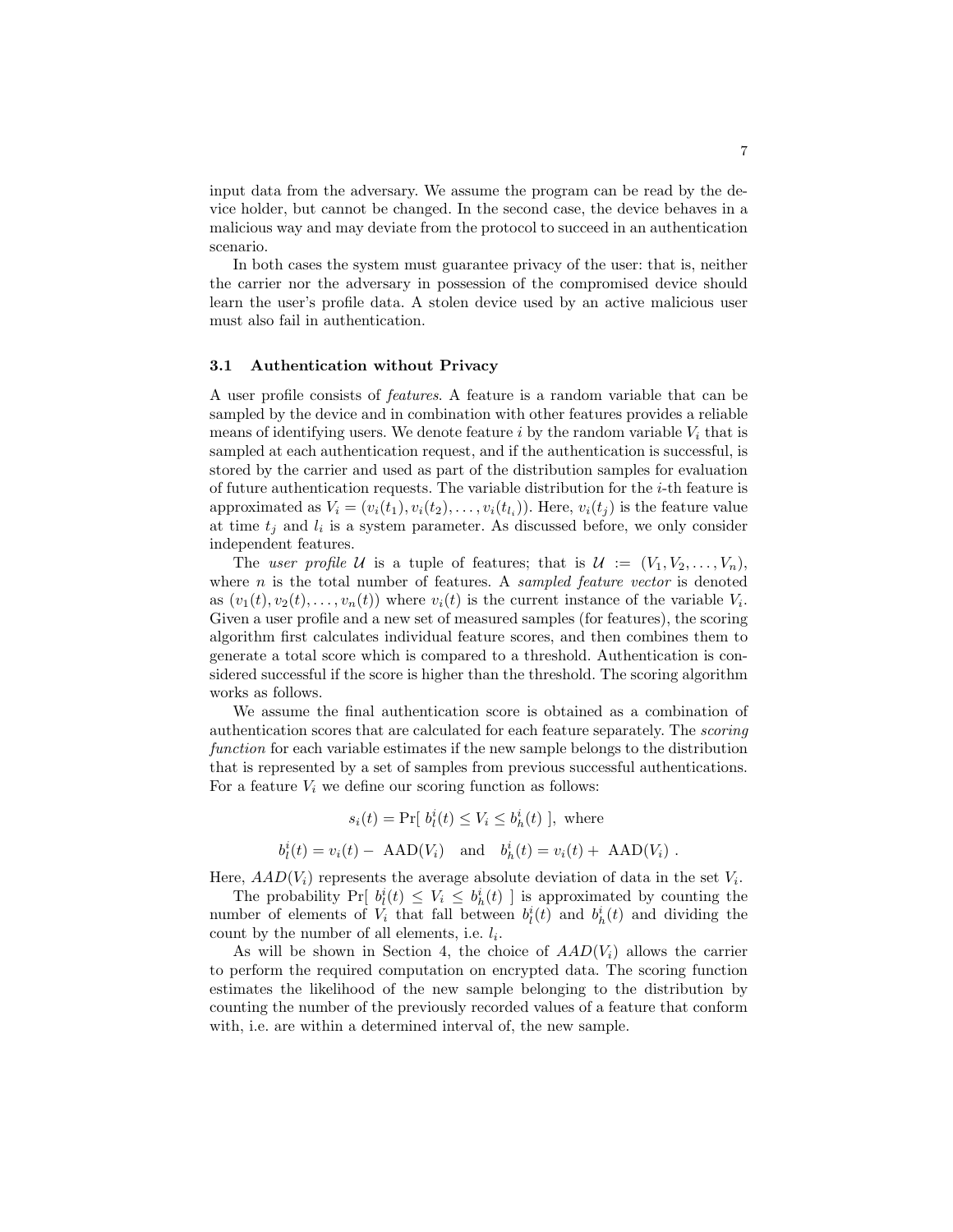To obtain the combined score of  $n$  features, various methods might be used depending on the authentication policy. A simple and popular method in this regard is the weighted sum of the scores as  $a(t) := w_1 s_1(t) + \cdots + w_n s_n(t)$ , where  $w_i$  represents the weight assigned to the *i*-th feature and  $a(t)$  is the combined authentication score.

In summary, the authentication protocol proceeds as follows: The carrier has a user profile which consists of the sample distributions of the user features. The device sends a set of sampled behavioural data to the carrier. The carrier retrieves the sample distribution for each feature and calculates the feature scores. Then it combines the individual feature scores and compares the combined score with a threshold to make an authentication decision.

## 4 Privacy-Preserving Authentication

At the heart of the authentication protocol is the score computing algorithm. It basically takes two inputs: the stored distribution and the fresh device sample, and it produces a feature score. All the computation takes place at the carrier side, given the two inputs above, where the former is stored by the carrier, and the latter is provided by the device. Both inputs are in plaintext. In this section, we focus on this algorithm and provide a two-party score computing protocol that is able to calculate the feature score from encrypted profiles stored at the carrier and encrypted fresh samples provided by the device, where the keys to encryptions are only known to the device.

We chose to provide private protocols for score computation on the *feature* score level, as opposed to the *combined score* level, for two reasons: first, different carriers might have different authentication policies, and hence different score combination formulas, and our formulation choice leaves the choice of combination method open; second, we consider it an overkill to require that the carrier only finds out about the combined score and nothing about the individual scores, and indeed solutions for such an overkill are likely to be inefficient for practice.

In the following we propose a protocol between a device and a carrier that enables the carrier to calculate a feature score for the device, while provably guaranteeing that no information about the stored profile at the carrier is revealed to the device other than the AAD of the stored feature values, and no information about the fresh feature value provided by the device is revealed to the carrier other than how it is ordered with respect to the stored profile feature values.

#### 4.1 A Protocol Secure Against Honest-but-Curious Adversaries

Let  $HE = (KeyGen^{HE}, E^{HE}, D^{HE})$  be a homomorphic encryption scheme, such as Paillier, and  $OPSE = (KeyGen^{OPSE}, E^{OPSE}, D^{OPSE})$  be an orderpreserving symmetric encryption scheme. The protocol  $\Pi_{PI}$  we propose consists of four phases: system setup, precomputation, authentication, and AAD update. The protocol works as follows: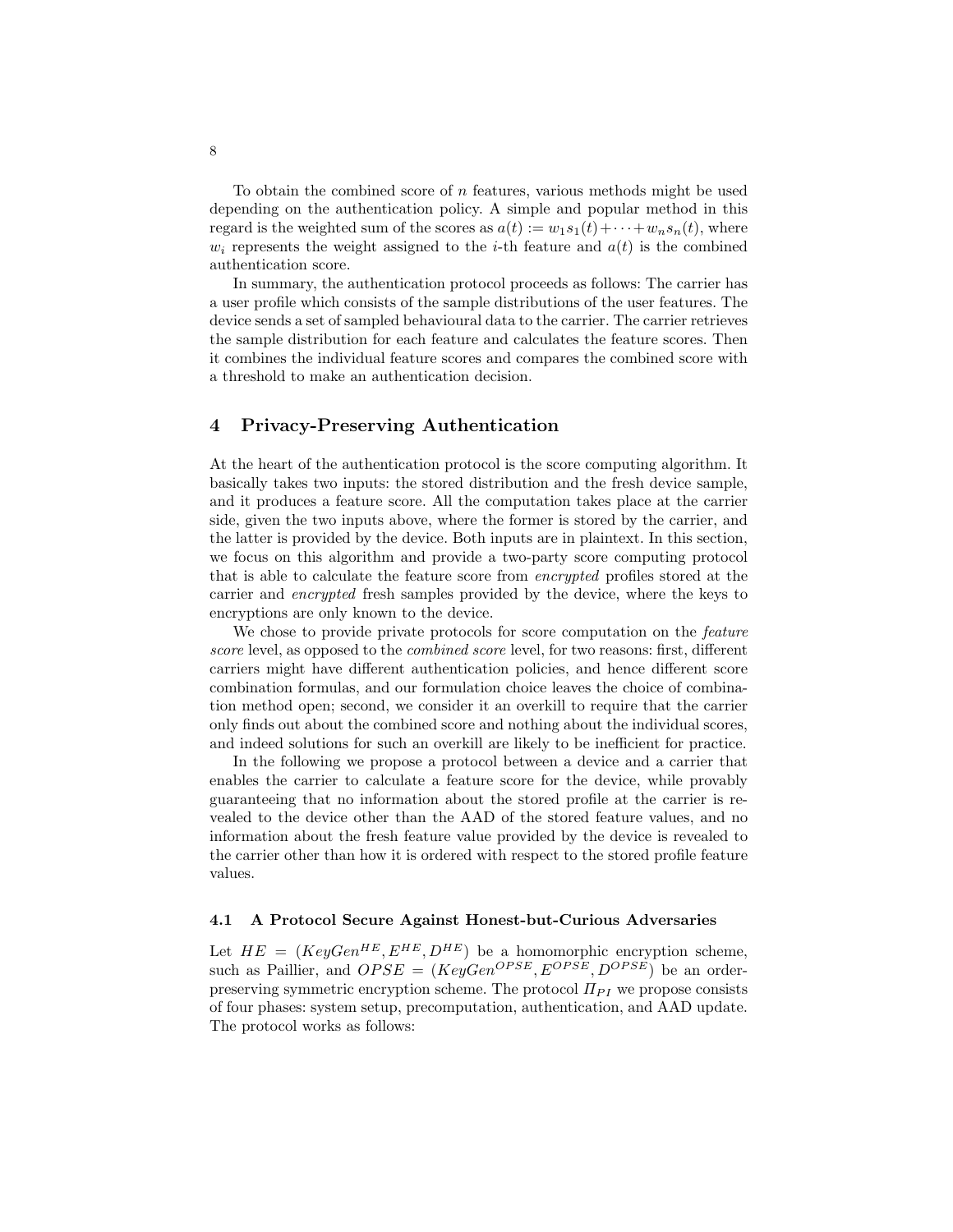**System Setup.** Performed once for each device,  $KeyGen^{HE}$  and  $KeyGen^{OPSE}$ are run to generate the HE key pair  $(pk, sk)$  and the OPSE key  $k_2$ . Public parameters of the two encryption systems HE and OPSE, including  $pk$ , are communicated to the carrier.

Precomputation. At any point during the life of the system, the carrier has stored an accumulated user profile containing  $(E_{pk}^{HE}(v_i(t_j)), E_{k_2}^{OPSE}(v_i(t_j)))$  for  $j = 1, \ldots, l_i$ . Before the start of the authentication protocol, the carrier precomputes  $E_{pk}^{HE}(AAD(V_i))$  as follows. It first computes:

$$
E_{pk}^{HE} ( AAD(V_i) \cdot l_i ) = \sum_{j=1}^{l_i} |E_{pk}^{HE}(v_i(t_j)) - E_{pk}^{HE} (Med(V_i))|,
$$

where  $Med(V_i)$  denotes the median element of  $V_i$  and can be found using the OPSE ciphertexts stored in the profile. Then the constant factor  $l_i$  is removed using the scalar multiplication property of the homomorphic encryption HE. In Paillier cryptosystem, this is done by raising  $E_{pk}^{HE}(AAD(V_i) \cdot l_i)$  to the power of  $l_i^{-1}$ , where  $l_i^{-1}$  is precomputed once and stored along with  $l_i$  as system parameters.

Authentication. Device samples the features (i.e. user data) using its modules. For each feature value  $v_i(t)$ ,  $1 \leq i \leq n$ , at time t, device computes a pair of encrypted values,  $e_i(t) = (E_{pk}^{HE}(v_i(t)), E_{k_2}^{OPSE}(v_i(t))$ . The HE ciphertext allows the carrier to perform necessary computations, namely addition and scalar multiplication, in the encrypted domain, while the OPSE ciphertext helps the carrier find the order information necessary to the computation.

Device sends  $e_i(t)$  values to the carrier. Using these values, carrier calculates  $E_{pk}^{HE}(b_l^i(t))$  and  $E_{pk}^{HE}(b_h^i(t))$  as follows:

$$
E_{pk}^{HE}(b_l^i(t)) \leftarrow E_{pk}^{HE}(v_i(t)) - E_{pk}^{HE}(AAD(V_i))
$$
  

$$
E_{pk}^{HE}(b_h^i(t)) \leftarrow E_{pk}^{HE}(v_i(t)) + E_{pk}^{HE}(AAD(V_i))
$$

where  $V_i = \{v_i(t_1), \ldots, v_i(t_{l_i})\}$  and  $E_{pk}^{HE}(AAD(V_i))$  is pre-computed as discussed.

Carrier however does not know the order of the newly generated encrypted values with respect to the stored ciphertexts in the user profile. To find the order, carrier interacts with the device: carrier first sends  $E_{pk}^{HE}(b_l^i(t))$  and  $E_{pk}^{HE}(b_h^i(t))$ (for all features) back to the device. Device decrypts the ciphertexts using the decryption function  $D_{sk}^{HE}$  and gets  $b_l^i(t)$  and  $b_h^i(t)$ , and then encrypts the result to find  $c_l^i(t) = E_{k_2}^{OPSE}(b_l^i(t))$  and  $c_h^i(t) = E_{k_2}^{OPSE}(b_h^i(t))$ , respectively, using the OPSE scheme. Device sends  $c_l^i(t)$  and  $c_h^i(t)$  back to the carrier.

Carrier computes the individual score  $s_i(t)$  as the number of the OPSE ciphertexts  $E_{k_2}^{OPSE}(V_i)$  in the profile that satisfy  $c_l^i(t) \leq E_{k_2}^{OPSE}(V_i) \leq c_h^i(t)$ . Note that this condition is equivalent to  $b_l^i(t) \leq V_i \leq b_h^i(t)$ .

The same process is used for all features. The final authentication score is then calculated using the score combination method, e.g. the weighted sum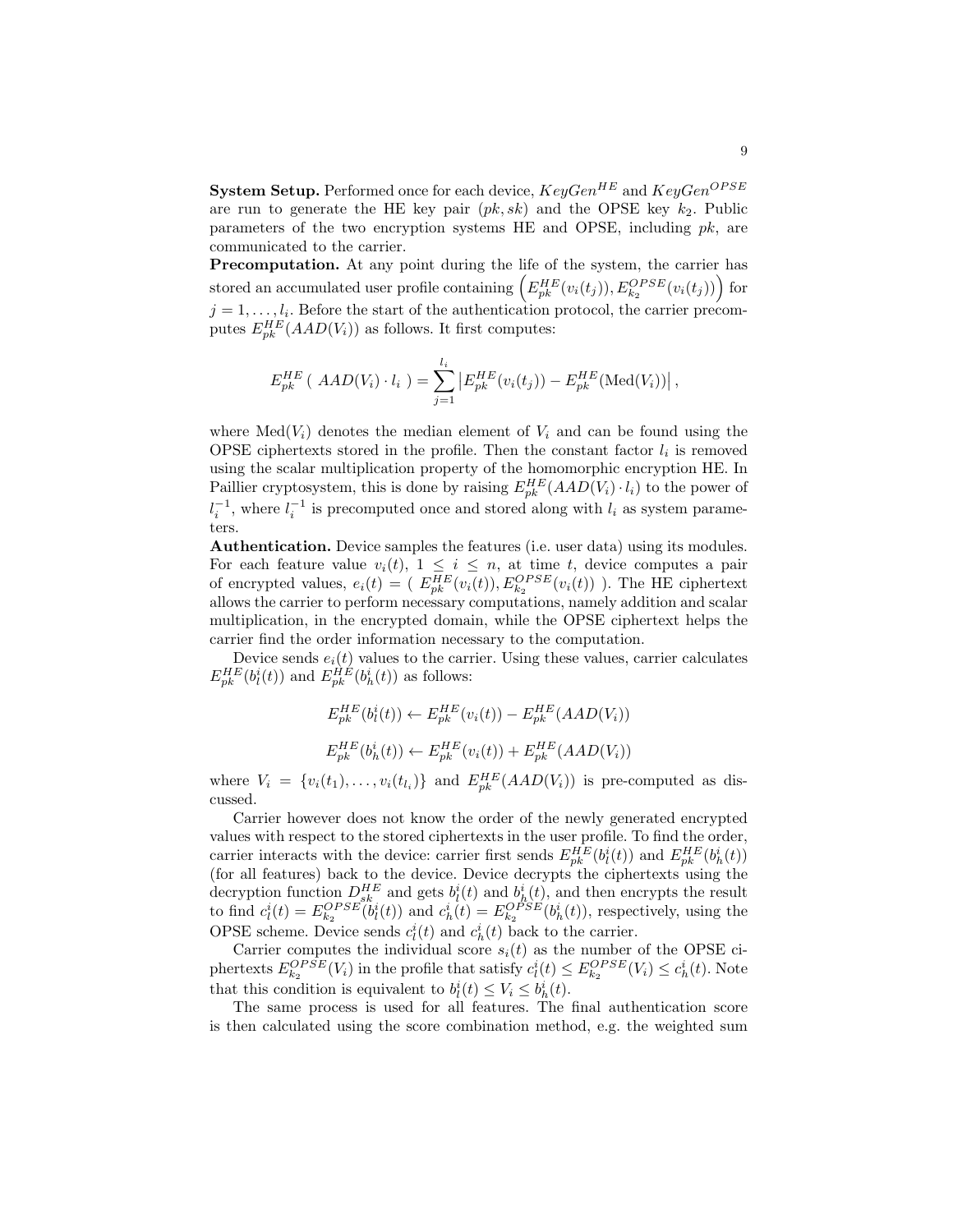method described earlier. Finally, the final calculated score determines if implicit authentication is successful or not. If implicit authentication is not successful, the device is challenged on an explicit authentication method, e.g. the user is logged out of a service and prompted to log in anew by providing a password.

AAD Update. If implicit authentication is successful, or if it is unsuccessful however the device subsequently succeeds in explicitly authenticating itself, then the AAD needs to be updated using the new encrypted features provided in the authentication phase. The current feature history includes a vector of size  $l_i$ . The new feature is added to this vector first, and then, depending on the carrier's strategy, the oldest feature might be discarded to keep the vector size constant. In both cases, recalculating the AAD only needs constant-size differential calculations and there is no need to recompute AAD from scratch (which instead would be linear in the size of the vector). The reason is that when the median is shifted, for almost half of the existing feature values, the absolute deviation increases by the difference of the old and new medians, and for almost all of the rest of the existing feature values, the absolute deviation decreases by the same value, and these almost totally cancel each other out. Only a few calculations are needed eventually to account for the few that do not cancel out, plus the possible discarded feature, and the new feature.

Complexity. We discuss the computation complexity of the precomputation, authentication, and update phases of our protocol in Appendix C. We implement Paillier and OPSE to confirm computation benchmarks in the literature, and calculate concrete running times for our protocol. In particular, we show that authentication takes less than 300 milliseconds on a typical device as a background process, and hence our protocol is able to protect user privacy with an insignificant computation overhead cost.

Security. We discuss the security of our protocol considering honest-but-curious devices and carriers in Appendix D. We provide a formal definition of privacy for our protocol against honest-but-curious devices and carriers. The definition intuitively guarantees that by participating in the protocol, the device only learns the AAD of the usage data stored at the carrier side, and the carrier only learns little beyond the order information of the current sample with respect to the stored data. We argue that the AAD and order information learned during the protocol reveal little about the actual content of the data in question, and hence our definition guarantees a high level of privacy. Eventually, in Section D.1 of the appendix, we prove the following theorem guaranteeing the privacy of our protocol:

**Theorem 1.** Protocol  $\Pi_{PI}$  is provably secure against honest-but-curious devices and honest-but-curious network carriers.

#### 4.2 Securing the Protocol against Malicious Devices

In the above version of the protocol, secure against honest but curious adversaries, in the authentication phase the carrier interacts with the device as follows: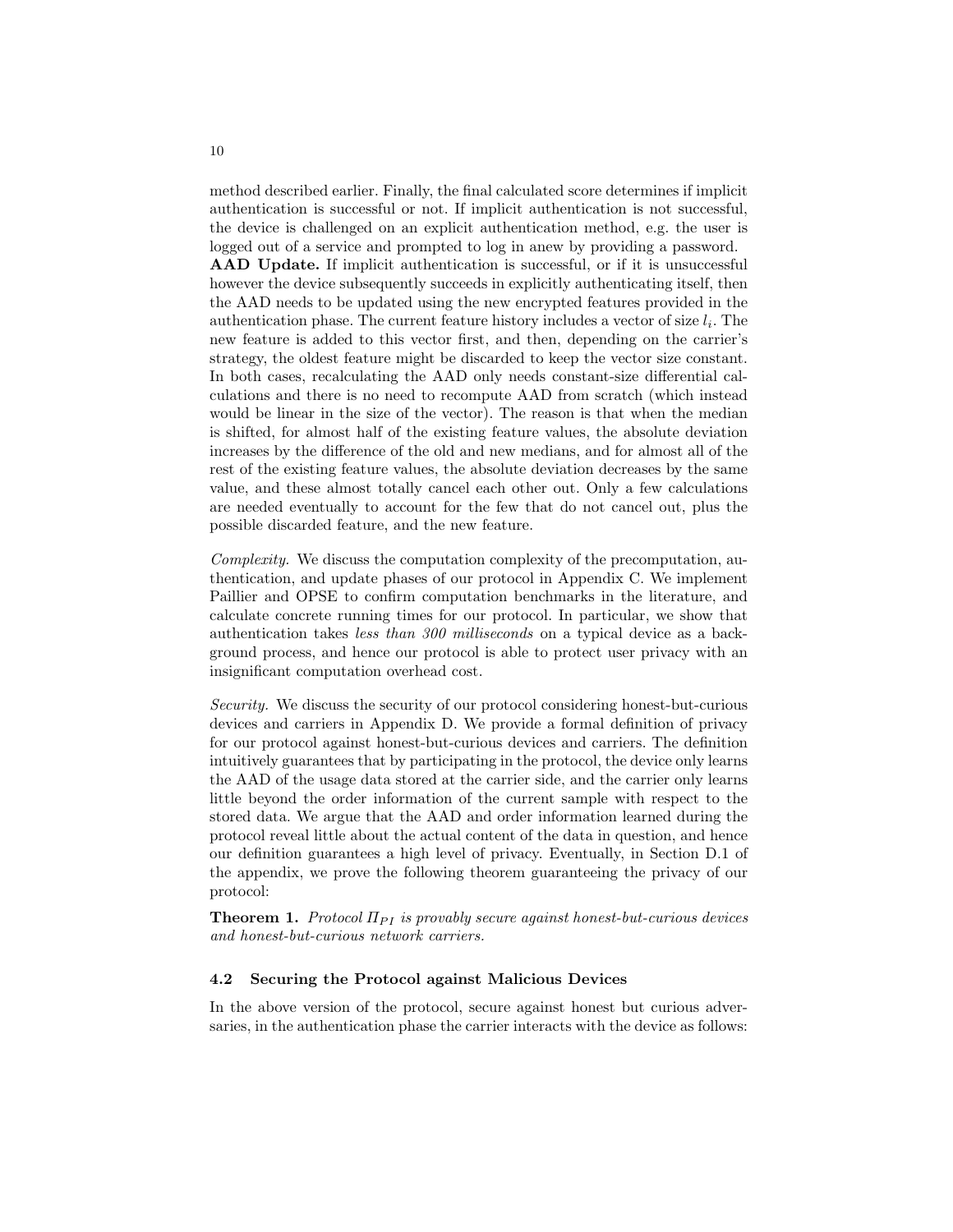the carrier sends homomorphic ciphertexts  $E_{pk}^{HE}(b_l^i(t))$  and  $E_{pk}^{HE}(b_h^i(t))$  to the device and the device is expected to reply back order-preserving ciphertexts of the same plaintexts, i.e.  $E_{k_2}^{OPSE}(b_l^i(t))$  and  $E_{k_2}^{OPSE}(b_h^i(t))$ . These order-preserving ciphertexts are subsequently used to compare the values of  $b_l^i(t)$  and  $b_h^i(t)$  in the order-preserving ciphertext space with the feature values and find out how many feature values lie between  $b_l^i(t)$  and  $b_h^i(t)$ . However, a malicious device cannot be trusted to return correctly formatted order-preserving ciphertexts. In the following, we propose a modified version of the protocol secure against malicious devices. We call this modified version  $\Pi_{PI}$ \*.

First, we note that the device cannot be forced to use an honest feature value  $v_i(t)$  to start with. In the absence of a trusted hardware such as tamper-proof hardware, the device may enter the interaction with the carrier on any arbitrary input. Even with the recent advances in smartphone technology, e.g. ARM's TrustZone [2], the device cannot be prevented to change the sensor readings unless the whole algorithm is run in the so called Trusted Execution Environment (TEE). However, the device can be required to show that the ciphertext  $E_{pk}^{HE}(v_i(t))$  is well-formed. To enforce this requirement, we require that the device sends an interactive proof of knowledge of the corresponding plaintext  $v_i(t)$ along with the ciphertext  $E_{pk}^{HE}(v_i(t))$ . Proofs of knowledge of plaintext exist for most public key encryption schemes. For Paillier encryption, a concrete proof protocol can be found in [3], which can be made non-interactive using the wellknown Fiat-Shamir heuristic.

Apart from inclusion of the above proof of knowledge, further modification is required to make the protocol secure against malicious devices. The main idea here is as follows: instead of asking the device for order-preserving ciphertexts, the ability to interact with the device is used to directly compare  $b_l^i(t)$  and  $b_h^i(t)$ with the feature values, only using the homomorphic ciphertexts. In each round of interaction  $b_l^i(t)$  (resp.  $b_h^i(t)$ ) is compared with an element of the feature vector. The relative position of  $b_l^i(t)$  (resp.  $b_h^i(t)$ ) within the elements of the feature vector can be hence found in  $log l_i$  rounds of interaction following a binary search algorithm.

Assume that in one round the carrier wishes to compare  $b_l^i(t)$  with  $v_i(t_j)$ . The carrier has homomorphic encryptions of both, i.e.  $E_{pk}^{HE}(b_l^i(t))$  with  $E_{pk}^{HE}(v_i(t_j))$ , and hence can calculate  $E_{pk}^{HE}(b_i(t) - v_i(t_j))$ . The carrier is interested in knowing whether  $b_l^i(t) - v_i(t_j)$  is positive, negative, or zero. The carrier chooses k random values and encrypts them using the homomorphic encryption scheme. It also randomises  $E_{pk}^{HE}(b_l^i(t) - v_i(t_j))$  using scalar multiplication by either a positive or a negative random blinding factor. The carrier finally shuffles all the  $k +$ 1 ciphertexts, including the k random cipheretxts and the blinded version of  $E_{pk}^{HE}(b_l^i(t)-v_i(t_j))$ , and sends them all to the device. The device decrypts all the received ciphertexts and replies back to the carrier with  $k+1$  responses indicating whether each of the received ciphertexts decrypt to a positive, negative, or zero plaintext. The carrier knows what the response should be for the  $k$  random ciphertexts. Hence, it will first check whether all such responses are as expected.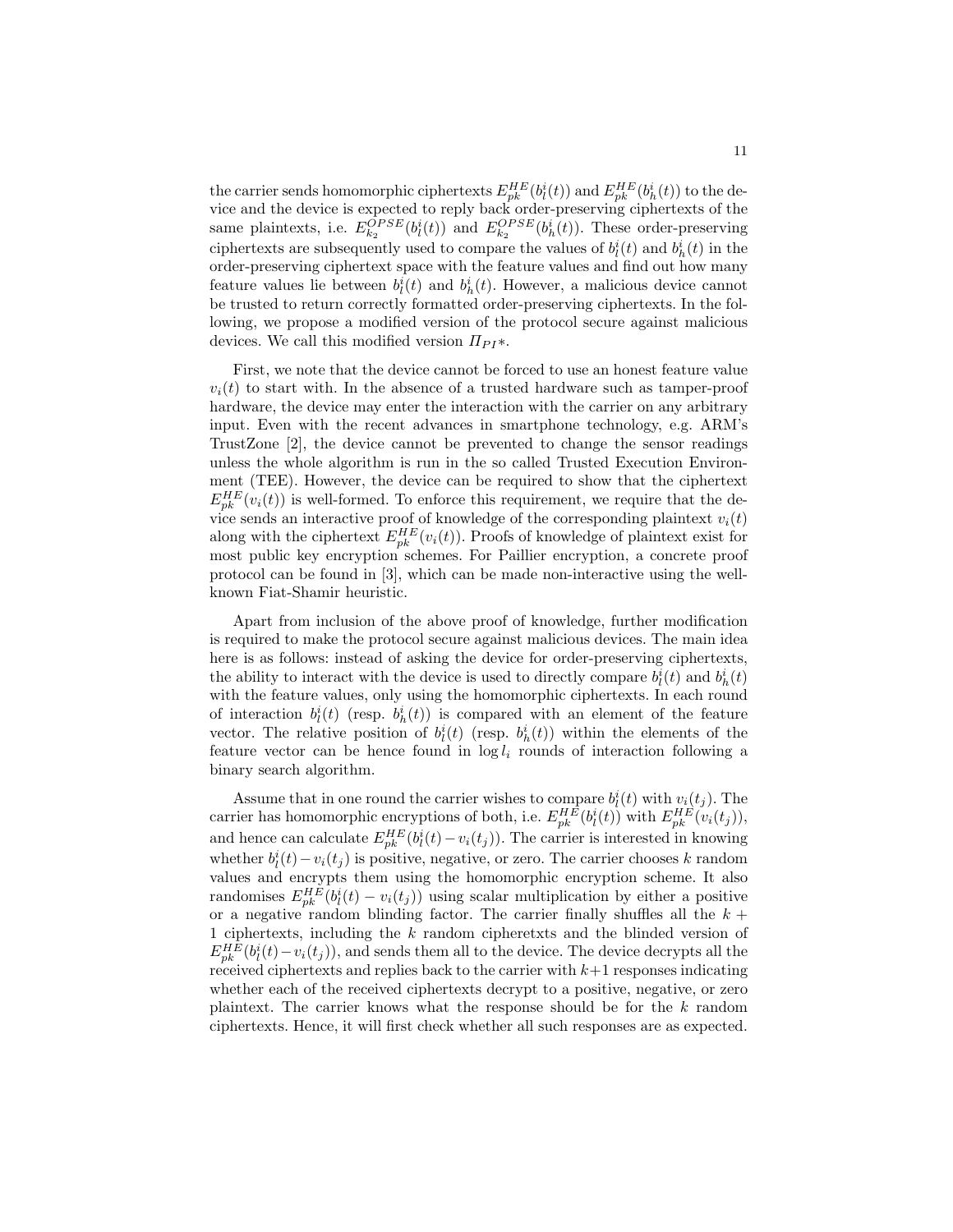If they are, then the carrier deducts whether  $b_l^i(t) - v_i(t_j)$  is positive, negative, or zero, by reversing the effect of the random blinding factor.

The idea in the above interaction is that since all the  $k + 1$  challenges look random (and hence indistinguishable) to the device, a malicious device has at most  $\frac{1}{k+1}$  chance of cheating and not getting caught. k is a parameter of the protocol and controls a trade-off between complexity and security. The larger k is, the less chance there is for a malicious device to cheat, but at the same time the higher the complexity of the protocol is.

Note that even if the device manages to cheat and not get caught, it does not gain any meaningful advantage in impersonating a legitimate user since the  $b_l^i(t)-v_i(t_j)$  value is blinded before being sent to the device. Blinding changes the sign of the  $b_l^i(t) - v_i(t_j)$  value with 50% probability. A malicious device therefore is not able to tell which behaviour, being honest or cheating, works in its favour.

Complexity. We discuss the computation complexity of the modified protocol in Appendix E. In particular, we show that an authentication failure is discovered in less than 4 seconds after the first feature reading is reported by the device.

Security. We discuss the security of our protocol considering malicious devices in Appendix F. We provide a formal definition of privacy for our protocol against maliciously-controlled devices. The definition intuitively guarantees that even if the device is maliciously controlled, it will not be able to learn any information more than what it would learn during an honest execution of the protocol. Eventually, in Section F.1 of the appendix, we prove the following theorem guaranteeing the privacy of our protocol:

**Theorem 2.** Protocol  $\Pi_{PI} *$  is provably secure against maliciously-controlled devices (with probability at least  $\frac{k}{k+1}$ ), and is provably secure against honestbut-curious carriers.

#### Conclusion

In this paper we proposed a privacy preserving implicit authentication system that can calculate authentication score using a realistic scoring function. We argued that using user behaviour as an additional factor in authentication has attractive applications. We showed that by relaxing the notion of privacy, one can construct efficient protocols that ensure user privacy and can be used in practice. The low computation and communication complexity of our proposed protocol in the case of semi-honest adversary makes it executable almost in real-time for carrier and modern MIDs. We also provided a modification to the basic protocol to ensure security in the case of a malicious device. Our proposed protocol in this case, has a complexity that grows logarithmically with the size of the user profile. We argued that this translates into a reasonable time-frame for implicit authentication with protection against malicious devices. A complete implementation of the system will be our future work.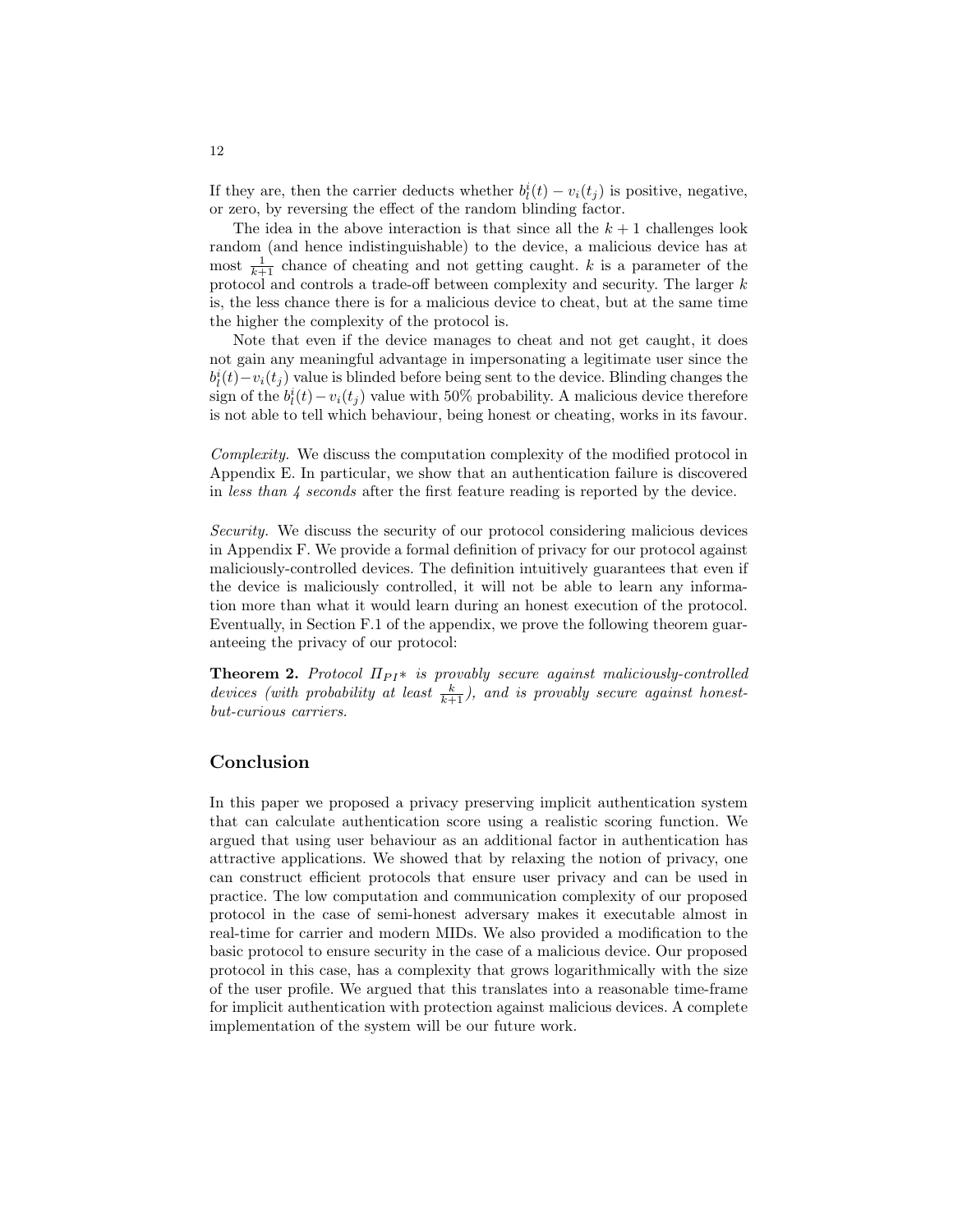## References

- 1. F. Aloul, S. Zahidi, and W. El-Hajj. Two Factor Authentication Using Mobile Phones. In Computer Systems and Applications (AICCSA 2009), IEEE/ACS Int'l Conf. on, pages 641–644. IEEE, 2009.
- 2. ARM TrustZone. www.arm.com/products/processors/technologies/trustzone.
- 3. O. Baudron, P.-A. Fouque, D. Pointcheval, J. Stern, and G. Poupard. Practical Multi-Candidate Election System. In Proc. 20th ACM symposium on Principles of Distributed Computing, pages 274–283. ACM, 2001.
- 4. A. Boldyreva, N. Chenette, Y. Lee, and A. O'Neill. Order-Preserving Symmetric Encryption. In Advances in Cryptology - EUROCRYPT 2009, pages 224–241. Springer, 2009.
- 5. A. Boldyreva, N. Chenette, and A. O'Neill. Order-Preserving Encryption Revisited: Improved Security Analysis and Alternative Solutions. In Advances in Cryptology - CRYPTO 2011, pages 578–595. Springer, 2011.
- 6. X. Boyen, Y. Dodis, J. Katz, R. Ostrovsky, and A. Smith. Secure Remote Authentication Using Biometric Data. In Advances in Cryptology - EUROCRYPT 2005, pages 147–163. Springer, 2005.
- 7. S. Čapkun, M. Čagalj, and M. Srivastava. Secure Localization with Hidden and Mobile Base Stations. In Int'l Conf. on Computer Communication (INFOCOM 2006), 2006.
- 8. S. Capkun and J.-P. Hubaux. Secure Positioning of Wireless Devices with Application to Sensor Networks. In INFOCOM 2005: 24th Annual Joint Conf. of the IEEE Computer and Communications Societies, volume 3, pages 1917–1928. IEEE, 2005.
- 9. K.-H. Chang, J. Hightower, and B. Kveton. Inferring Identity Using Accelerometers in Television Remote Controls. In Pervasive Computing, pages 151–167. Springer, 2009.
- 10. J. T. Chiang, J. J. Haas, and Y.-C. Hu. Secure and Precise Location Verification Using Distance Bounding and Simultaneous Multilateration. In 2nd ACM conference on Wireless Network Security, pages 181–192. ACM, 2009.
- 11. I. Damgård and M. Jurik. A Generalisation, a Simplification and Some Applications of Paillier's Probabilistic Public-Key System. In Public Key Cryptography, pages 119–136. Springer, 2001.
- 12. Y. Dodis, L. Reyzin, and A. Smith. Fuzzy Extractors: How to Generate Strong Keys from Biometrics and Other Noisy Data. In Advances in cryptology - Eurocrypt 2004, pages 523–540. Springer, 2004.
- 13. S. Furnell, N. Clarke, and S. Karatzouni. Beyond the PIN: Enhancing User Authentication for Mobile Devices. Computer Fraud & Security,  $2008(8):12-17$ ,  $2008$ .
- 14. C. Gentry. A Fully Homomorphic Encryption Scheme. PhD thesis, Stanford University, 2009.
- 15. C. Gentry and S. Halevi. Implementing Gentrys Fully-Homomorphic Encryption Scheme. In Advances in Cryptology - EUROCRYPT 2011, pages 129–148. Springer, 2011.
- 16. O. Goldreich, S. Micali, and A. Wigderson. How to Play Any Mental Game A Completeness Theorem for Protocols with Honest Majority. In Proc. 19th ACM symposium on Theory of Computing, pages 218–229. ACM, 1987.
- 17. E. Haubert, J. Tucek, L. Brumbaugh, and W. Yurcik. Tamper-Resistant Storage Techniques for Multimedia Systems. In Electronic Imaging 2005, pages 30–40. International Society for Optics and Photonics, 2005.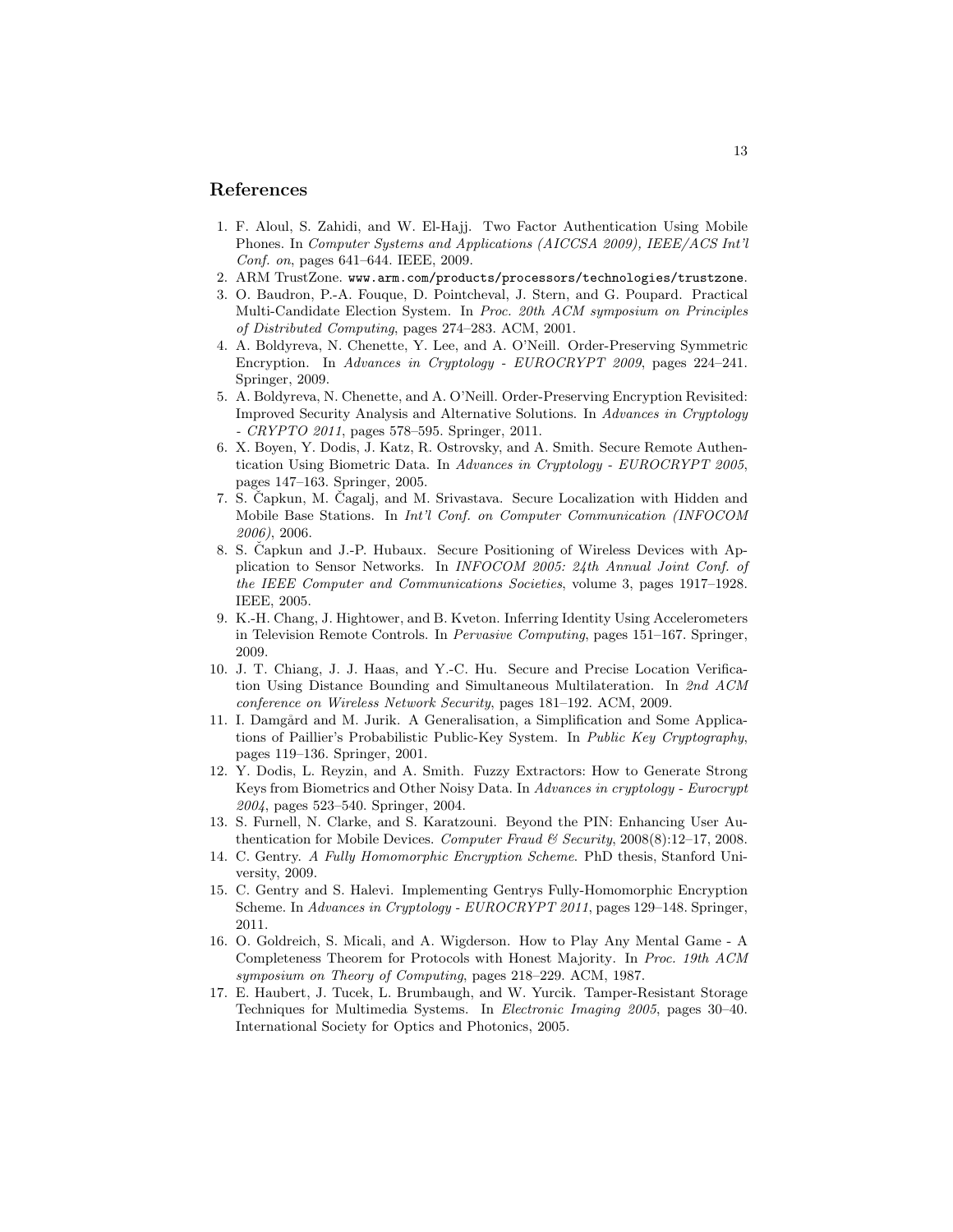- 18. M. Jakobsson, E. Shi, P. Golle, and R. Chow. Implicit Authentication for Mobile Devices. In Proc. of the 4th USENIX conf. on Hot Topics in Security. USENIX Association, 2009.
- 19. V. Kachitvichyanukul and B. Schmeiser. Computer Generation of Hypergeometric Random Variates. Journal of Statistical Computation and Simulation, 22(2):127– 145, 1985.
- 20. A. Kale, A. Rajagopalan, N. Cuntoor, and V. Krüger. Gait-Based Recognition of Humans Using Continuous HMMs. In Proc. 5th IEEE Int'l Conf. on Automatic Face & Gesture Recognition, pages 336-341. IEEE, 2002.
- 21. J. Krumm. Inference Attacks on Location Tracks. In Pervasive Computing, pages 127–143. Springer, 2007.
- 22. J. Leggett, G. Williams, M. Usnick, and M. Longnecker. Dynamic Identity Verification via Keystroke Characteristics. International Journal of Man-Machine Studies, 35(6):859–870, 1991.
- 23. S. Möller, C. Perlov, W. Jackson, C. Taussig, and S. R. Forrest. A Polymer/Semiconductor Write-Once Read-Many-Times Memory. Nature, 426(6963):166–169, 2003.
- 24. F. Monrose and A. Rubin. Authentication via Keystroke Dynamics. In Proceedings of the 4th ACM conference on Computer and Communications Security, pages 48– 56. ACM, 1997.
- 25. M. Nisenson, I. Yariv, R. El-Yaniv, and R. Meir. Towards Behaviometric Security Systems: Learning to Identify a Typist. In Knowledge Discovery in Databases: PKDD 2003, pages 363–374. Springer, 2003.
- 26. L. O'Gorman. Comparing Passwords, Tokens, and Biometrics for User Authentication. Proceedings of the IEEE, 91(12):2021–2040, 2003.
- 27. P. Paillier. Public-Key Cryptosystems Based on Composite Degree Residuosity Classes. In Advances in cryptology - EUROCRYPT99, pages 223–238. Springer, 1999.
- 28. N. Poh, S. Bengio, and J. Korczak. A Multi-Sample Multi-Source Model for Biometric Authentication. In Proc. of the 12th IEEE Workshop on Neural Networks for Signal Processing, pages 375–384. IEEE, 2002.
- 29. S. F. Shahandashti, R. Safavi-Naini, and P. Ogunbona. Private Fingerprint Matching. In Information Security and Privacy, pages 426–433. Springer, 2012.
- 30. D. Singelee and B. Preneel. Location Verification Using Secure Distance Bounding Protocols. In Mobile Adhoc and Sensor Systems Conference, 2005. IEEE International Conference on, pages 840–846. IEEE, 2005.
- 31. K. Tan, G. Yan, J. Yeo, and D. Kotz. A Correlation Attack Against User Mobility Privacy in a Large-Scale WLAN Network. In Proc. of the 2010 ACM workshop on Wireless of the Students, by the Students, for the Students, pages 33–36. ACM, 2010.
- 32. K.-A. Toh, W.-Y. Yau, E. Lim, L. Chen, and C.-H. Ng. Fusion of Auxiliary Information for Multi-Modal Biometrics Authentication. In Biometric Authentication, pages 678–685. Springer, 2004.
- 33. C.-S. Tsai, C.-C. Lee, and M.-S. Hwang. Password Authentication Schemes: Current Status and Key Issues. IJ Network Security, 3(2):101–115, 2006.
- 34. D.-S. Wang and J.-P. Li. A New Fingerprint-Based Remote User Authentication Scheme Using Mobile Devices. In *Int'l Conf. on Apperceiving Computing and* Intelligence Analysis (ICACIA 2009), pages 65–68. IEEE, 2009.
- 35. A. C.-C. Yao. How to Generate and Exchange Secrets. In Foundations of Computer Science, 1986., 27th Annual Symposium on, pages 162–167. IEEE, 1986.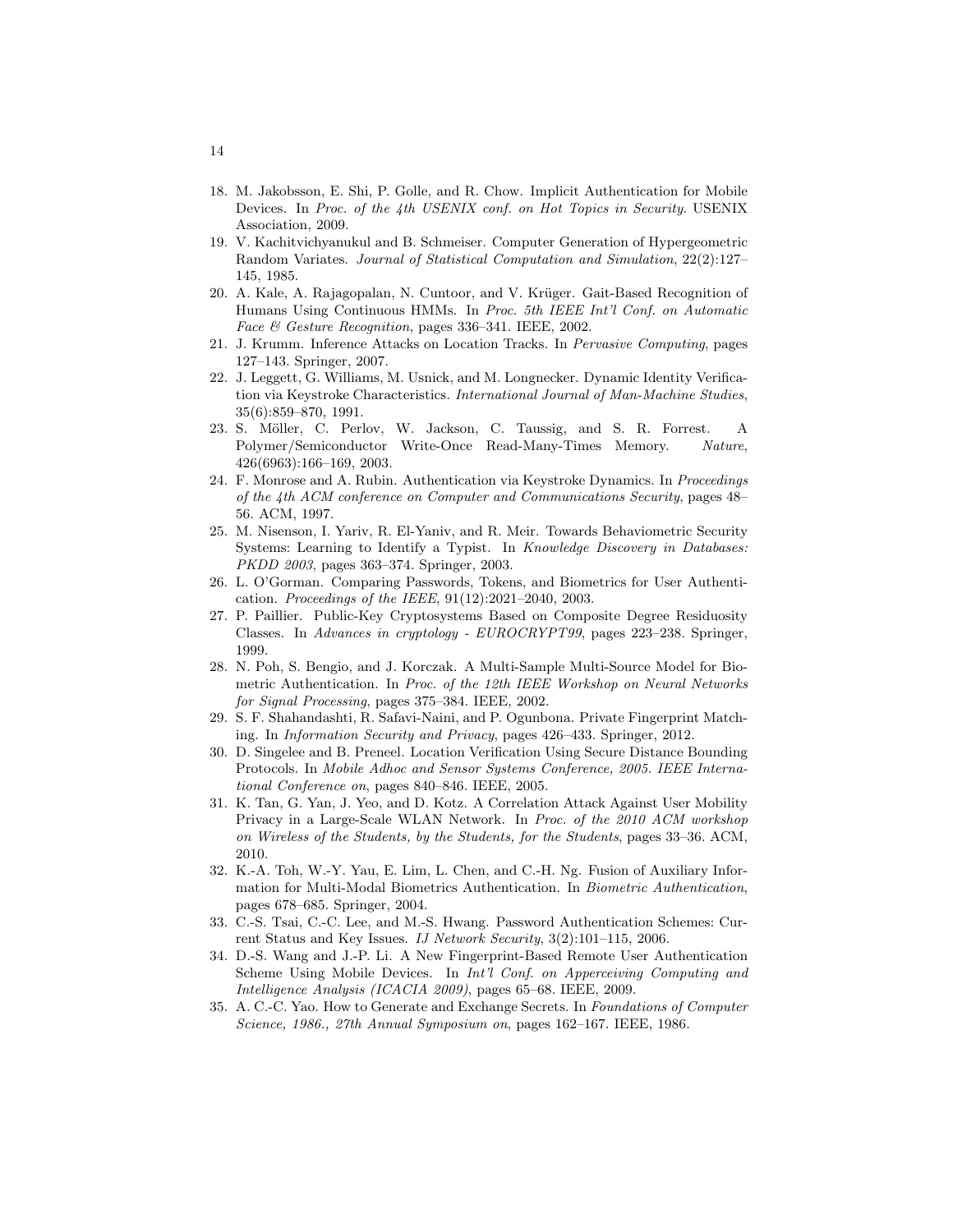## A Further Related Work

User authentication is a widely studied problem with a wide range of mechanisms, ranging from cryptographic protocols to biometrics and systems that use special tokens  $[26, 6, 12, 1]$ . In a user study of authentication on mobile devices in [13], Furnell et al. showed that users prefer systems that authenticate the user continuously/periodically throughout the day in order to maintain confidence in the identity of the user.

Implicit authentication systems with updatable user data, like the system considered in this paper, are the best fit for this requirement. Biometric systems [22, 24, 25, 29] such as typing patterns that use updatable user profile, can serve as implicit authentication systems. Other implicit authentication systems use accelerometers [9] or gait recognition [20]. User's location has been used as an important factor for authentication and significant works [8, 30, 10, 7] discuss secure location-verification of users or devices. Combining authentication data for increasing assurance has been considered in multi-modal biometric systems [32, 28]. In [34], Wang and Li proposed a protocol describing how fingerprints from a touch-screen mobile device can be used to authenticate the user. But this solution depends on specific hardware and requires user's explicit involvement. Implicit authentication schemes have the potential to augment existing cryptographic and password-based authentication systems. The implicit authentication scheme proposed in [18] uses a variety of behavioural features to make the authentication decision. A major weakness of the system however is that the carrier learns the user's behaviour. Protecting the user's privacy in such a situation is the motivation for this paper.

## B Order Preserving Symmetric Encryption

Consider an order-preserving encryption scheme defined as the tuple of algorithms  $OPSE = (KeyGen^{\O PSE}, E^{OPSE}, D^{OPSE})$ , with key space K, plaintext space D, and ciphertext space R, where  $|D| \leq |R|$ . For an adversary A, we define its POPF-CCA advantage (pseudorandom order-preserving function advantage under chosen-ciphertext attack) against  $OPSE$  as the difference between the probability  $Pr[k \in_R K : A^{E_k^{OPSE}(\cdot), D_k^{OPSE}(\cdot)} = 1]$  and the probability  $Pr[f \in_R OPF_{D\to R} : A^{f(.),f^{-1}(.)} = 1]$ , where  $OPF_{D\to R}$  represents the set of all order-preserving functions from  $D$  to  $R$ . We say that  $OPSE$  is POPF-CCAsecure if no polynomial-time adversary has a non-negligible advantage against it.

Informally, the definition implies that OPSE acts indistinguishably as a random order-preserving function, even if the adversary is given free access to encrypt and decrypt arbitrary messages of its choosing. For details of such an encryption scheme, readers are referred to [4]. OPSE scheme makes use of the implementation of hypergeometric distribution  $(HyG)$  given in [19].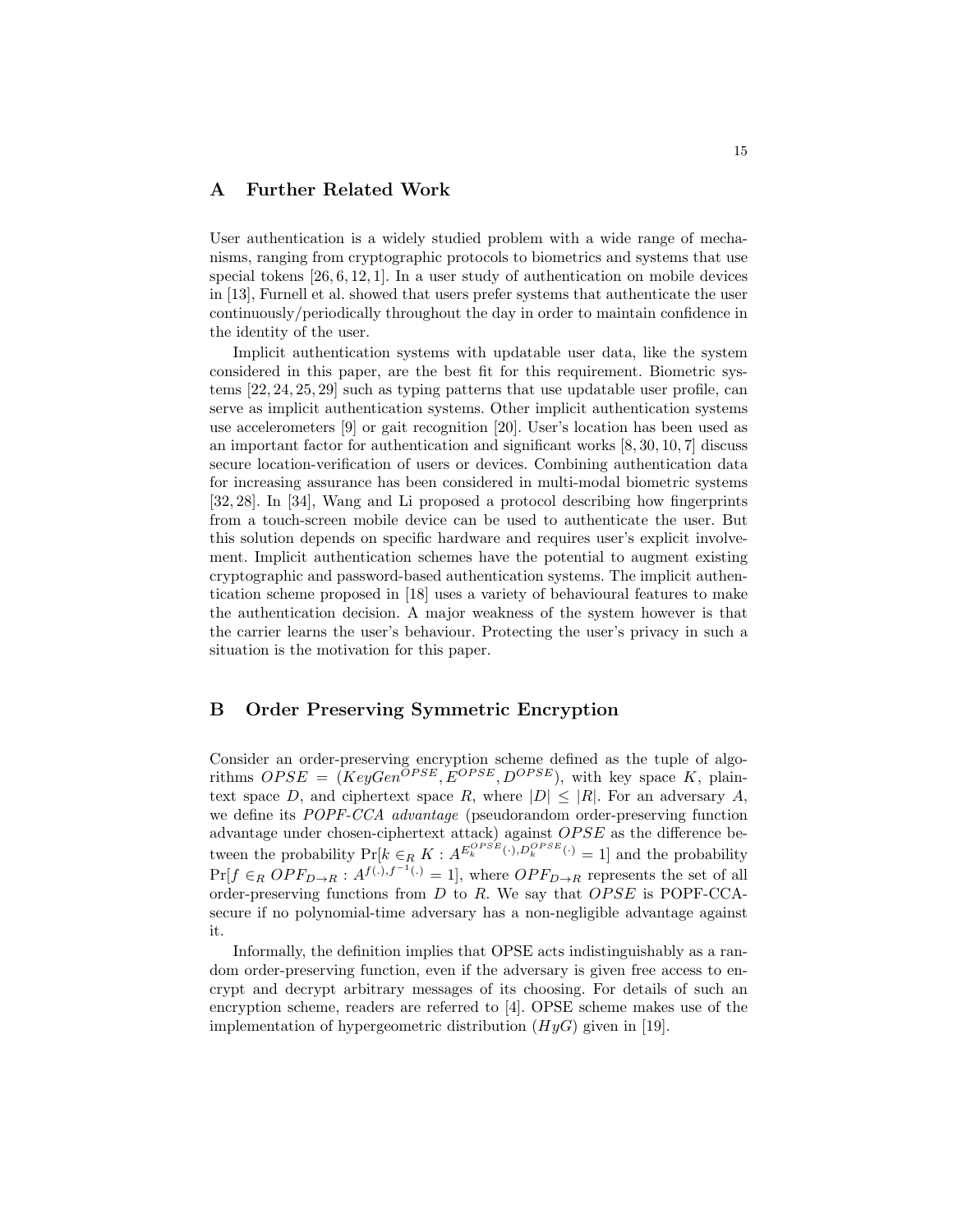## C Computation Complexity of Protocol  $\Pi_{PI}$

The computation in the authentication phase is dominated by 1 homomorphic encryption, 2 homomorphic decryptions, and 3 order-preserving encryptions on the device side, and 2 ciphertext-space homomorphic additions (implemented in Paillier scheme by multiplications) on the carrier side, for each feature. For typical parameters and on platforms comparable to today's smart-phones, all of the above computations take at most around a few tens of milliseconds (see e.g. [19] for a partial OPSE implementation and e.g. [11] for a full HE implementation). We confirm these benchmarks through implementation as discussed further shortly. Hence, the authentication phase is almost real-time. For multiple features, this phase can take at the longest in the order of a second to complete, which is reasonable given that there is no requirement for implicit authentication to be real-time.

The precomputation phase takes  $l_i$  ciphertext-space homomorphic additions and 1 homomorphic scalar multiplication on the carrier side. As mentioned before, these computations are implemented in Paillier scheme by multiplication and exponentiation, respectively.

The update phase also takes a constant number of homomorphic ciphertext additions and a homomorphic scalar multiplication. The additions are to work out the difference between the old and the new median, to compute the absolute deviation for the new feature value, and to calculate the differential for the sum of absolute deviations. The multiplication is to eliminate the  $l_i$  factor as in the precomputation phase.

User study conducted by Jakobsson et al. [18] has already shown the effectiveness of implicit authentication to differentiate users. Hence we do not see a need for a separate user study for our modified scheme. However, we emphasize that our privacy preserving scheme can be easily modified to accommodate the scoring functions suggested by Jakobsson et al., e.g.  $Pr(V_i = v_i)$  or  $Pr(V_i \geq v_i)$ , where  $v_i$  is the current value of feature  $V_i$ . Therefore, we anticipate that our scheme works at least as effective as that of Jakobsson et al. in distinguishing a particular user.

To confirm the efficiency of Paillier homomorphic encryption and OPSE implementations, we have benchmarked both schemes using java-based implementations for both on an Intel 2.66 GHz core 2 duo processor (which is comparable to those of today's smartphones) while running other processes (including web browser, word processor, terminal, music player etc.) in the background. Hyper threading was not activated and only one core was used by the implementation. For Paillier, we have used 1024 bit keys. We comment that to our knowledge, this is the first full implementation of the OPSE scheme proposed in [4]. Using typical parameters for implicit authentication features, plaintext length between 100 to 1000 bits seem to be enough for our protocol  $\Pi_{PI}$ , and execution times required for the corresponding encryption and decryption operations are reasonable as can be seen in Tables 1 and 2. Note that the OPSE scheme complexity depends on the ciphertext space size. Using these benchmarks, the authentication phase takes less than 300 milliseconds on the device side and negligible time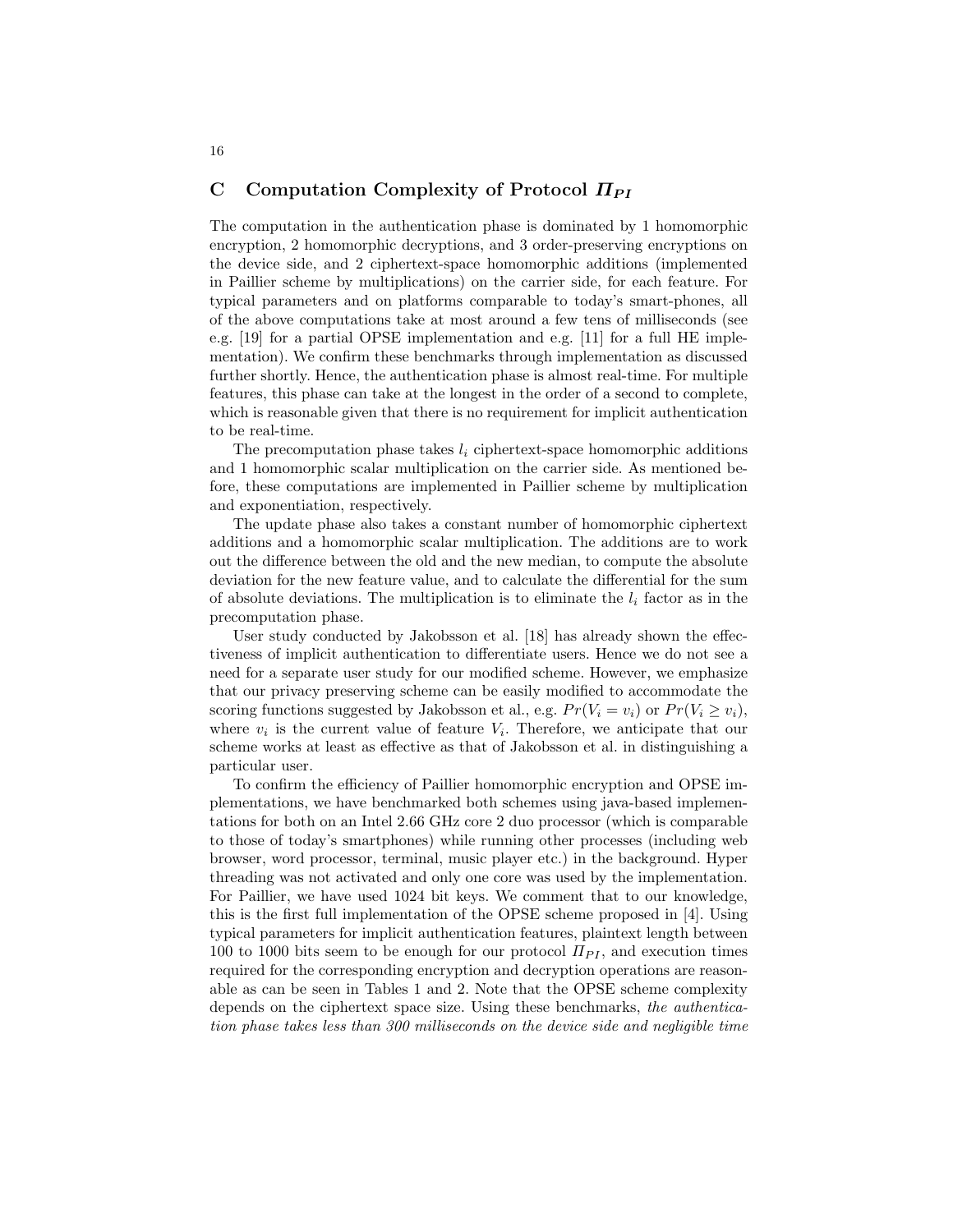Table 1. Paillier Encryption Benchmarks

|                               |            |  | Length (bits) |                                | Time (ms |    |
|-------------------------------|------------|--|---------------|--------------------------------|----------|----|
| Operation                     | Time (ms)  |  |               | Plaintext Ciphertext Enc. Dec. |          |    |
| Encryption                    | 26         |  | 100           | 10000                          | 56       | 56 |
| Decryption                    | 35         |  |               | 100000                         | 56       | 56 |
| Homo. Addition                | negligible |  | 1000          | 10000                          | 13       | 13 |
| Homo. Scalar Mult. negligible |            |  |               | 100000                         | 14       | 14 |
|                               |            |  |               | 1000000                        |          |    |

on the carrier side. Considering the whole process is executed implicitly as a background process, the overhead of introducing privacy is not significant.

# D Security of Protocol  $\Pi_{PI}$

To formulate a private score computing protocol, we first need to formalize a score computing protocol without privacy. We define such a protocol as follows:

Definition 1 (Score Computing (SC) Protocol). A score computing (SC) protocol for feature  $V_i$  is a protocol between a device with input  $Z_i = (v_i(t), t)$  and a carrier with input  $Y_i$ , where  $Y_i$  is the sample distribution of  $V_i$ . The two parties also share an input which includes agreed protocol setup parameters. The protocol output for the carrier is a score  $s_i(t)$  where  $s_i(t) = \Pr[ b_i^i(t) \le V_i \le b_h^i(t) ]$ , and null for the device.

Let us first consider *honest-but-curious* (a.k.a. semi-honest) adversaries. An honest-but-curious party follows the protocol, but tries to infer extra information from the protocol execution. To formalize the security of SC protocols, we will use the standard simulation-based approach. The *view* of a party in a protocol execution is a tuple consisting the party's input, random coins and all the messages it receives during an execution of the protocol. This tuple is a function of the inputs of the parties and their randomness. Let  $View_{D}^{H_{PI}}(Z_i, Y_i)$  (resp.  $View_S^{H_{PI}}(Z_i, Y_i)$ , denote the random variable representing the view of the device D (resp. carrier S), with device input  $Z_i$  and carrier input  $Y_i$ , and  $\stackrel{c}{\equiv}$  denote computational indistinguishability.

 $\Pi_{PI}$  is said to be a *perfectly private* score computing protocol, if there exists a probabilistic polynomial time algorithm  $Sim_D$  (resp.  $Sim_S$ ) that can simulate the view of D (resp. S) in  $\Pi_{PI}$ , given only the device's input  $Z_i$  (resp. carrier's input  $Y_i$  and its output  $s_i$ ); that is for all  $Z_i$  and  $Y_i$ :

$$
View_D^{H_{PI}}(Z_i, Y_i) \stackrel{c}{\equiv} Sim_D(Z_i)
$$
  
( resp. 
$$
View_S^{H_{PI}}(Z_i, Y_i) \stackrel{c}{\equiv} Sim_S(Y_i, s_i)
$$
)

To achieve the above security level, one can design a protocol using a fully homomorphic encryption system [15], or using a general two party computation protocol. However the communication and computation cost of these approaches

Table 2. OPSE Benchmarks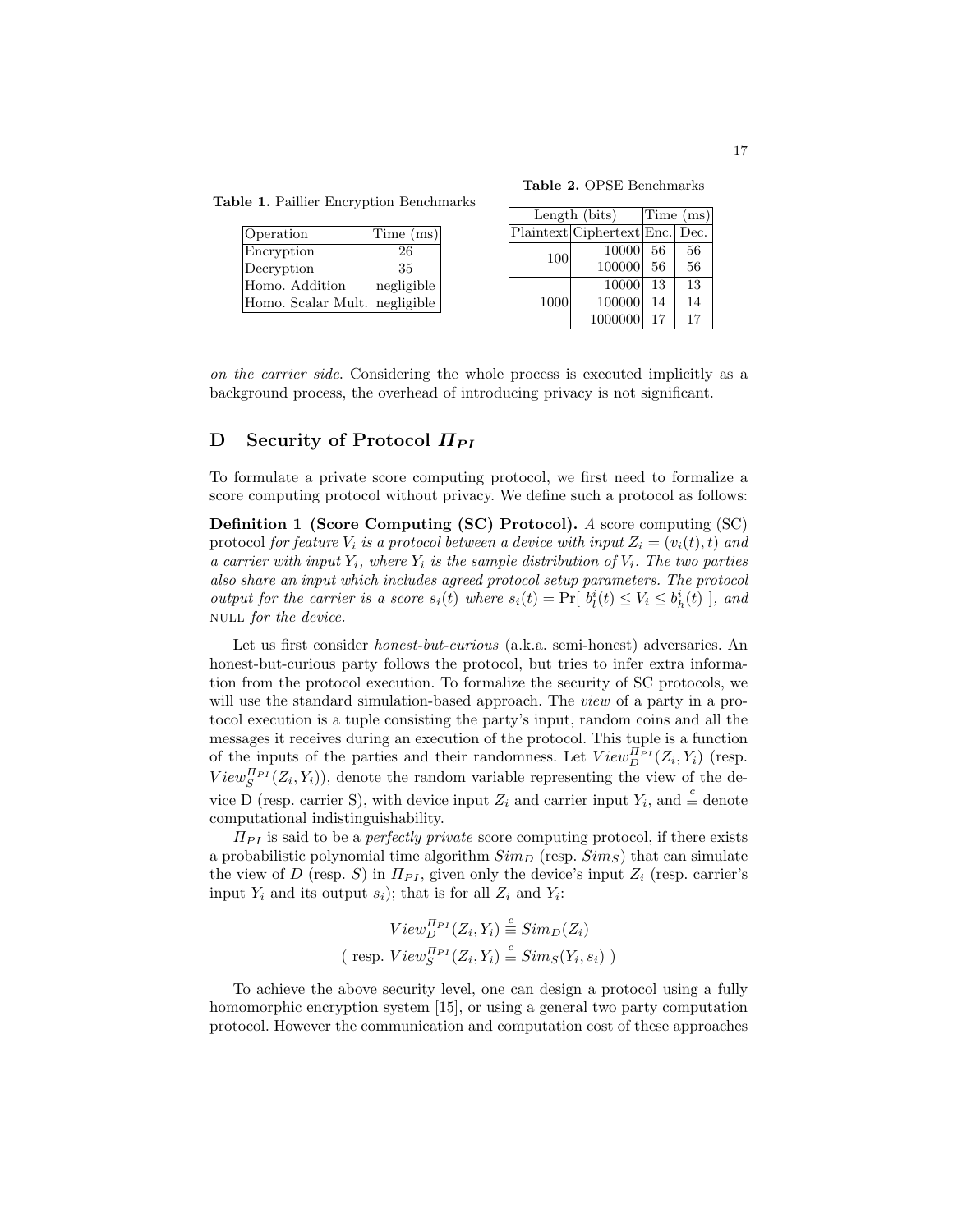will be prohibitive. For example, Gentry's fully homomorphic encryption scheme takes 32 seconds on a typical processor to perform a single re-crypt operation when the modulus is 2048 bits [14, 15].

To improve efficiency, we sacrifice perfect privacy of the protocol and allow the device and carrier to learn some aggregate and order information about the profile data, respectively. We argue that although this means some leakage of information, no direct values are revealed and the leaked information does not affect privacy of the user data in any significant way. It does not increase the adversary's success chance in authentication in a significant way either.

We therefore consider the protocol private if the device only learns the average absolute deviation (AAD) of  $V_i$  stored in the profile  $U$  and the carrier only learns the information that can be implied from the output of an ideal random order-preserving function  $f$  on input  $Z_i$ , i.e., only the information that can be implied from  $f(Z_i)$ . The information implied from such a function is shown to be little other than the order of the device input with respect to the stored data. In fact, Boldyreva et al. have proven that such a function leaks neither the precise value of any input nor the precise distance between any two inputs [5].

We note that, although knowing the AAD or the order of a data set does leak some information, it reveals little about the actual content. For example, the sets  $\{1, 2, 3, 4, 5\}$  and  $\{50, 51, 52, 53, 54\}$  have the same order and same AAD with completely different elements in them. Similarly two sets of GPS coordinates may have the same order and average deviation but be completely different, and in fact belong to completely different places.

To formalize our notion of privacy, let us define the augmented tuple  $V_i^+$  that besides the elements in  $V_i$  includes  $v_i(t)$ , i.e. for  $V_i = (v_i(t_1), v_i(t_2), \ldots, v_i(t_{l_i}))$ we have  $V_i^+ = (v_i(t_1), v_i(t_2), \ldots, v_i(t_i), v_i(t))$ . Also let f be an ideal random order-preserving function. Let  $I^f(V_i^+)$  denote the information about  $V_i^+$  that can be implied from  $f(V_i^+)$ . We emphasize again that it has been proven that  $I^f(V_i^+)$  includes little more than the order information of the elements of  $V_i^+$ . We define a private score computing protocol as follows:

Definition 2 (Private SC for Honest-but-curious device and carrier). Let D and S denote the device and carrier entities in  $\Pi_{PI}$ , respectively. We say that  $\Pi_{PI}$  is a private score computing protocol for honest-but-curious devices (resp. carriers), if there exist probabilistic polynomial time algorithm(s)  $Sim_D$ (resp.  $Sim_S$  for any random order-preserving function f) to simulate the view of D (resp. S) in  $\Pi_{PI}$ , given the device's input  $Z_i$  (resp. carrier's input  $Y_i$  and its output  $s_i$ ) and the average absolute deviation of  $V_i$  in U (resp.  $I^f(V_i^+))$ ; that is for all  $Z_i$  and  $Y_i$ :

$$
View_{D}^{I_{PI}}(Z_i, Y_i) \stackrel{c}{\equiv} Sim_D(Z_i, AAD(V_i))
$$
  
( resp. View<sub>S</sub><sup>*I\_{PI}*</sup>(Z<sub>i</sub>, Y<sub>i</sub>)  $\stackrel{c}{\equiv} Sim_S(Y_i, s_i, I^f(V_i^+)))$ .

Intuitively, the above definition requires that the information revealed to the parties during the protocol execution is limited merely to the AAD of the stored data, or little other than the order information of the current sample with respect to the stored data, respectively.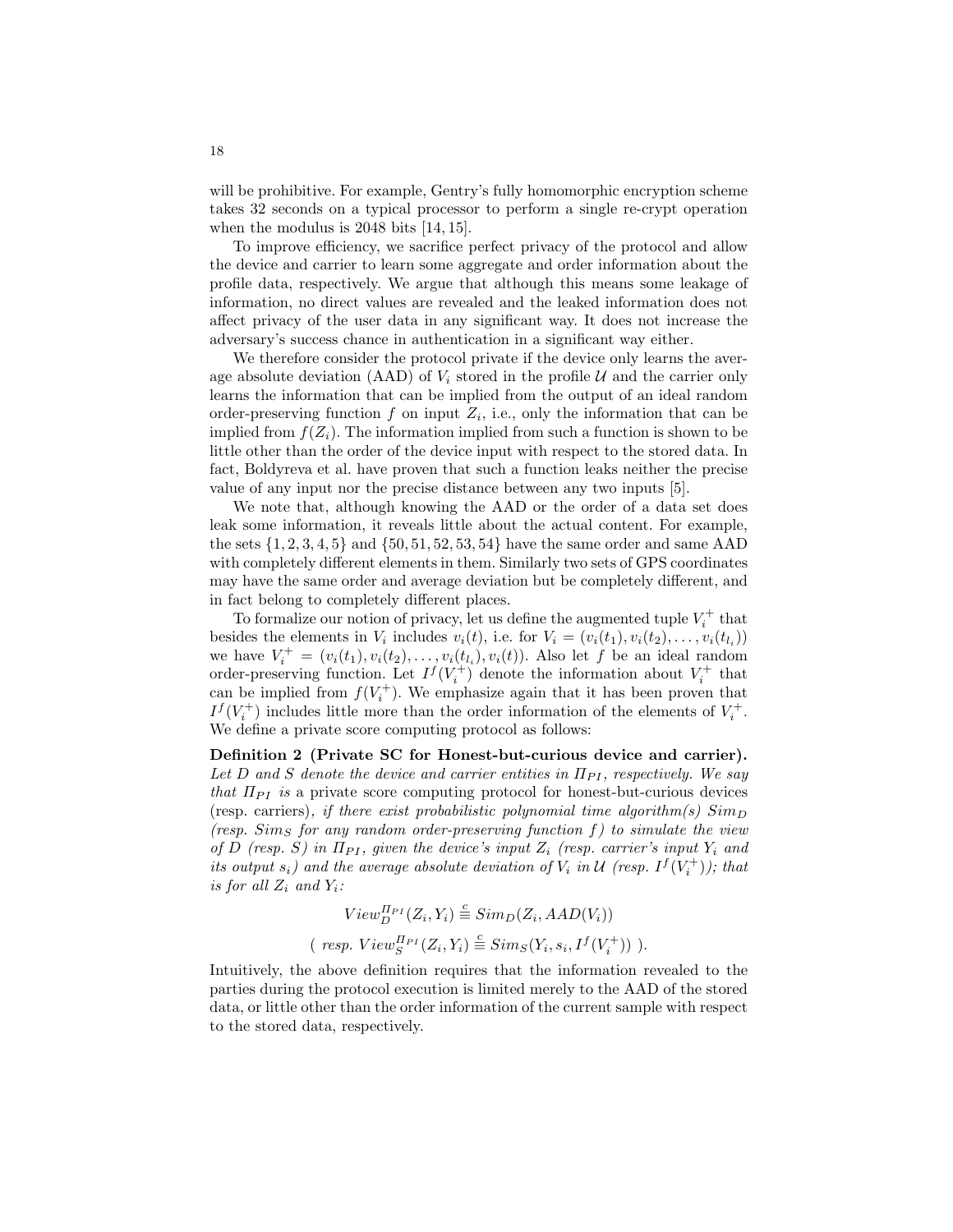#### D.1 Proof of Theorem 1

*Proof (Outline)*. In  $\Pi_{PI}$ , the device has the input  $Z_i$ , and receives the values  $Z_i - AAD(V_i)$  and  $Z_i + AAD(V_i)$  from the carrier during the protocol execution. Therefore,

$$
View_D^{I\!I_{PI}}(Z_i,Y_i) = (Z_i,Z_i - AAD(V_i),Z_i + AAD(V_i)).
$$

The device has no output at the end of the protocol. Now, let us define  $Sim_D$ such that for given inputs  $(Z_i, AAD(V_i))$  (according to Definition 2), it outputs  $(Z_i, Z_i - AAD(V_i), Z_i + AAD(V_i))$ , where  $V_i \in U$ ). So, for all  $Z_i$  and  $Y_i$ , the distribution  $Sim_D(Z_i, AAD(V_i))$  and  $View_D^{H_{PI}}(Z_i, Y_i)$  are indistinguishable. Hence the protocol is secure against honest-but-curious devices.

The carrier has the input  $Y_i$  and during the execution of  $\Pi_{PI}$  it receives the following values:  $E_{pk}^{HE}(Z_i)$ ,  $E_{k_2}^{OPSE}(Z_i)$ ,  $E_{k_2}^{OPSE}(b_l^i(t))$  and  $E_{k_2}^{OPSE}(b_h^i(t))$ . Therefore, for its view of the protocol, we have

$$
View_S^{I_{PI}}(Z_i, Y_i) = (Y_i, E_{pk}^{HE}(Z_i), E_{k_2}^{OPSE}(Z_i), E_{k_2}^{OPSE}(b_l^i(t)), E_{k_2}^{OPSE}(b_h^i(t))),
$$

where  $b_l^i(t) = Z_i - AAD(V_i)$  and  $b_h^i(t) = Z_i + AAD(V_i)$ . The carrier has the output  $s_i(t)$ .

Let  $Sim_S(Y_i, s_i, I^f(V_i^+))$  be defined as follows. On inputs  $Y_i$ ,  $s_i$ , and  $I^f(V_i^+)$ , and for a given random order-preserving function  $f$ , it first selects a random  $\hat{Z_i}$ such that  $\hat{Z}_i$  satisfies the information that  $I^f(V_i^+)$  includes about  $Z_i$  and in particular the order relations between  $Z_i$  and elements of  $V_i$ . At the same time we require that  $\hat{Z}_i$  is chosen in a way that it achieves the score  $s_i$  with respect to  $V_i$ , i.e., the number of elements in  $V_i$  that lie within the distance  $AAD(V_i)$  of  $\hat{Z}_i$  is  $s_i$ . This is possible by shifting  $\hat{Z}_i$ . Then  $Sim_S$  computes and outputs the following:  $Y_i$ ,  $E_{pk}^{\tilde{H}E}(\hat{Z}_i)$ ,  $f(\hat{Z}_i)$ ,  $f(\hat{Z}_i - AAD(V_i))$ , and  $f(\hat{Z}_i + AAD(V_i))$ .

We claim that the distribution of this output is indistinguishable from the distribution of  $View_S^{I_{PI}}(Z_i, Y_i)$  for all  $Z_i$  and  $Y_i$ . If not, a standard hybrid argument implies that at least one of the following is true:

(A) there exists an algorithm that distinguishes  $E_{pk}^{HE}(\hat{Z}_i)$  and  $E_{pk}^{HE}(Z_i)$ ; or (B) there exists an algorithm that distinguishes

$$
(f(\hat{Z}_i), f(\hat{Z}_i - AAD(V_i)), f(\hat{Z}_i + AAD(V_i)))
$$
 and  
\n $(E_{k_2}^{OPSE}(Z_i), E_{k_2}^{OPSE}(Z_i - AAD(V_i)), E_{k_2}^{OPSE}(Z_i + AAD(V_i)))$ .

The former, (A), contradicts the semantic security of the homomorphic encryption scheme HE. We prove in the following that the latter, (B), contradicts the POPF security of the order preserving symmetric encryption OPSE.

Assume (B) is true. It follows that there is a distinguisher for at least one of the following pairs:  $f(\hat{Z}_i)$  and  $E_{k_2}^{OPSE}(Z_i)$ , or  $f(\hat{Z}_i - AAD(V_i))$  and  $E_{k_2}^{OPSE}(Z_i - AAD(V_i))$  $AAD(V_i)$ , or  $f(\hat{Z}_i + AAD(V_i))$  and  $E_{k_2}^{OPSE}(Z_i + AAD(V_i))$ . We consider these possibilities next.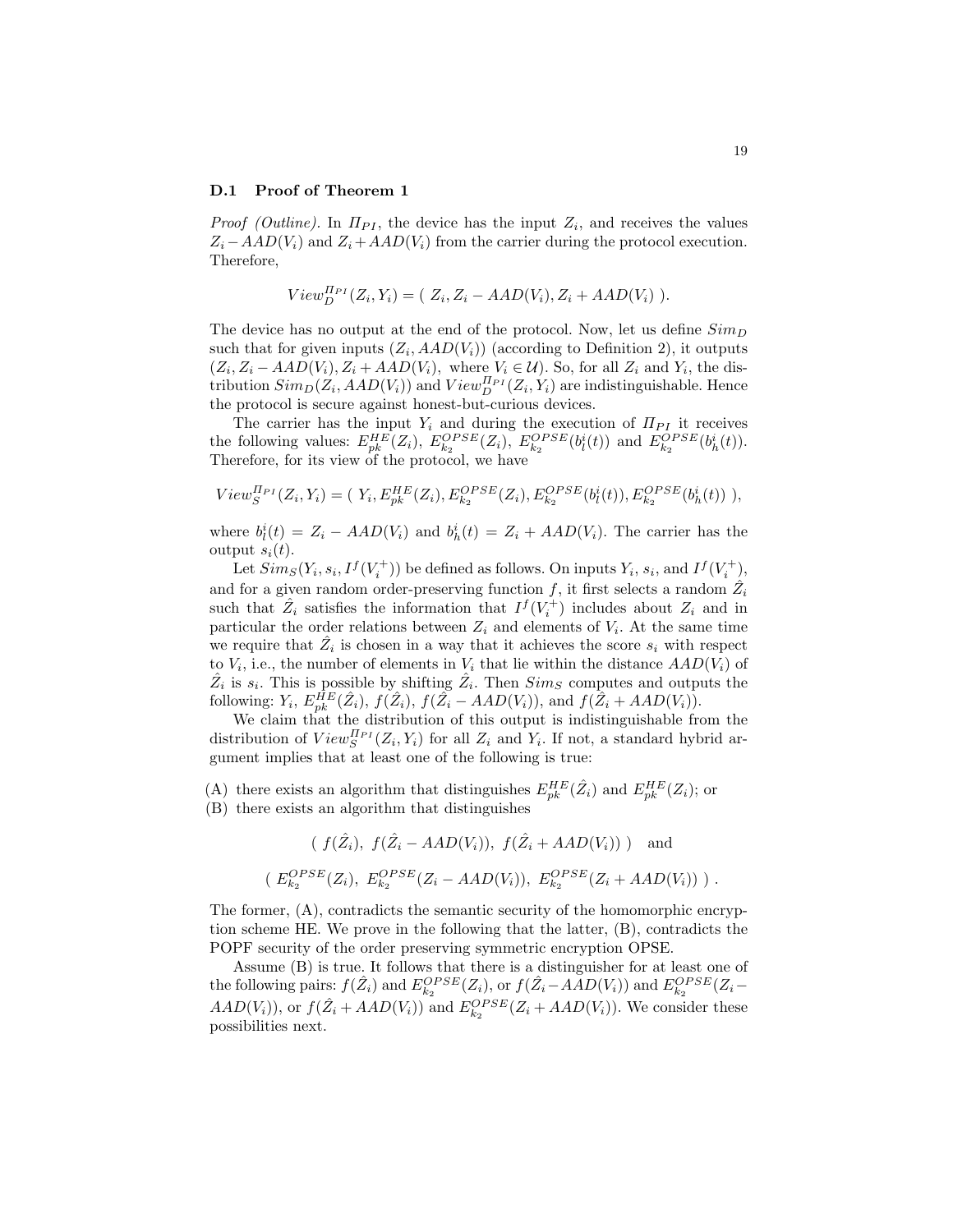Assume there is a distinguisher for  $f(\hat{Z}_i)$  and  $E_{k_2}^{OPSE}(Z_i)$ . A hybrid argument implies that there must be a distinguisher for at least one of the following pairs:  $f(\hat{Z}_i)$  and  $f(Z_i)$ , or  $f(Z_i)$  and  $E_{k_2}^{OPSE}(Z_i)$ . A distinguisher for the former pair is impossible because  $\hat{Z}_i$  is chosen to conform to  $I^f(V_i^+)$ , i.e. the information implied from either of  $f(\hat{Z}_i)$  or  $f(Z_i)$  is the same. A distinguisher for the latter pair on the other hand implies that it is possible to distinguish the orderpreserving symmetric encryption OPSE from  $f$ , which contradicts the security of the OPSE.

Now note that since  $AAD(V_i)$  is a constant determined by  $Y_i$ , the three distributions  $Z_i$ ,  $Z_i - AAD(V_i)$ , and  $Z_i + AAD(V_i)$  are merely shifted versions of one another. The same is true for  $\hat{Z}_i$ ,  $\hat{Z}_i - AAD(V_i)$ , and  $\hat{Z}_i + AAD(V_i)$ . Hence, similar arguments can be made to show that a distinguisher for any of the pairs  $f(\hat{Z}_i - \hat{A}AD(V_i))$  and  $E_{k_2}^{OPSE}(Z_i - AAD(V_i))$ , or  $f(\hat{Z}_i + AAD(V_i))$  and  $E_{k_2}^{OPSE}(Z_i + AAD(V_i))$  would also contradict the POPF security of the OPSE. Therefore, (B) contradicts the security of OPSE.

We have shown that both  $(A)$  and  $(B)$  would contradict the security of the underlying schemes. Hence, assuming that the underlying schemes are secure,  $Sim_S$  is able to produce an output with a distribution which is indistinguishable from the distribution of  $View_S^{I_{PI}}(Z_i, Y_i)$ , and therefore, the protocol is secure against honest-but-curious carriers.  $\Box$ 

# E Computation Complexity of Protocol  $\Pi_{PI}$ \*

The modified protocol only differs with the original protocol in the authentication phase. All other phases remain the same and hence have the same complexity. In the authentication phase, the protocol requires 1 homomorphic encryption, 1 proof of knowledge generation, and  $(k+1)$  log  $l_i$  homomorphic decryptions. Given that the proof of knowledge generation takes only a couple of multiplications, the computation complexity here is dominated by  $(k + 1) \log l_i$ homomorphic decryptions. On the carrier side, the following computations are required: 1 proof of knowledge verification (roughly as complex as 1 multiplication), 2 homomorphic ciphertext additions (roughly as expensive as a multiplication each), and  $\log l_i$  rounds each comprising 1 homomorphic ciphertext addition, k homomorphic encryptions, and 1 homomorphic scalar multiplication. Hence, the computation complexity on the carrier side is dominated by  $k \log l_i$ homomorphic encryptions. Choosing a small  $k$  means that a malicious device is caught at the time of protocol execution with lower probability, however, as discussed earlier, the device does not gain meaningful advantage by cheating and will not have a higher chance of succeeding in authentication. Hence, even a small k provides a reasonable level of protection against malicious devices. Consequently, we consider  $k$  to be a small multiplicative factor and will be able to state that the complexity of the modified protocol is approximately proportional to  $\log l_i$ . In other words, the complexity grows logarithmically with the size of the user profile. We consider this a reasonable price to be paid for protection against malicious devices. To give concrete examples, consider  $k = 2$  (which means a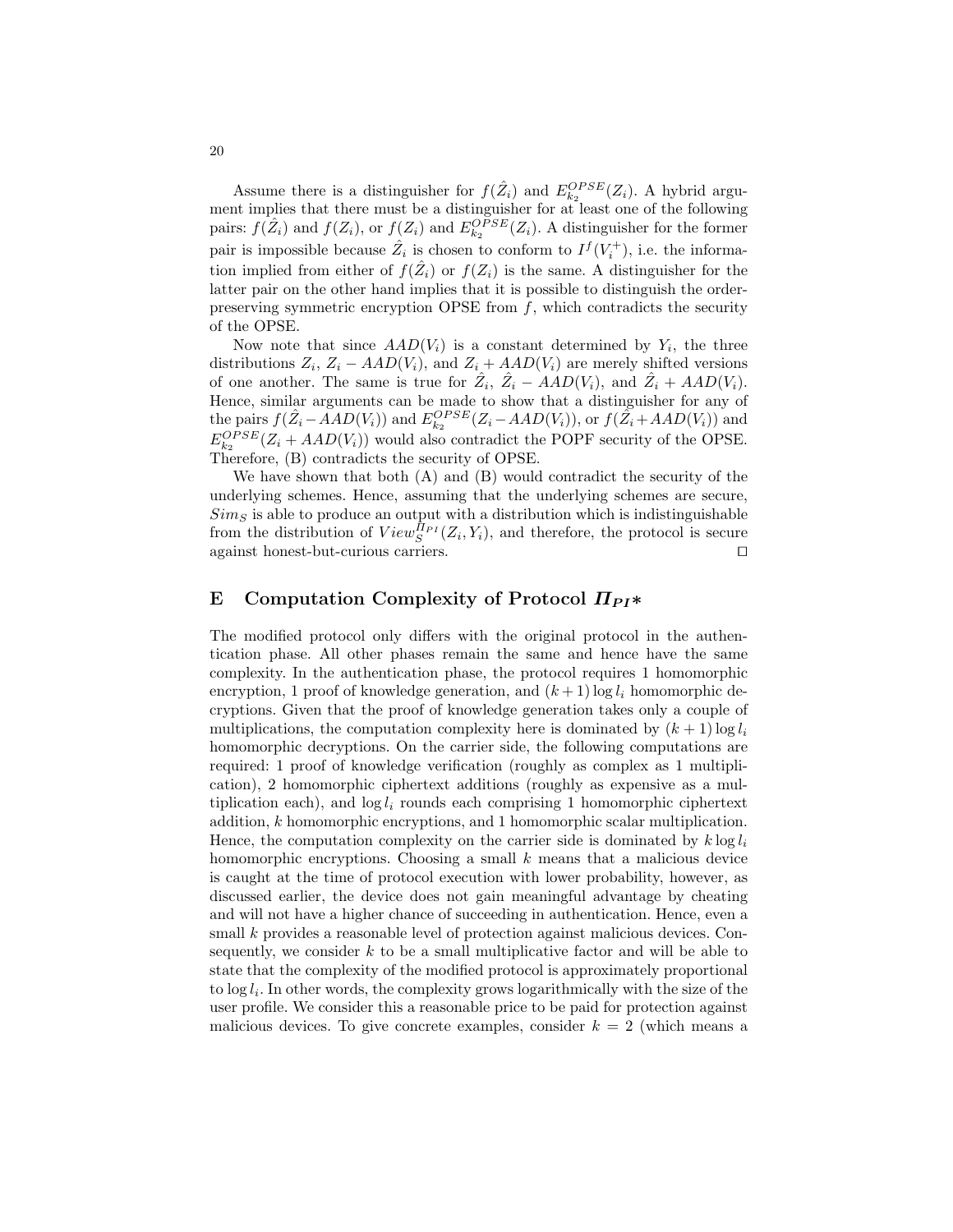cheating device is caught immediately with probability  $\frac{1}{2}$  each time it deviates from the protocol) and a typical profile size of  $l_i = 100$ . This means that an authentication failure is discovered in less than 4 seconds after the first feature reading is reported by the device. We stress again that implicit authentication is an ongoing background process and does not need to be real-time.

## F Security of Protocol  $\Pi_{PI}$ \*

In order to formalize security against malicious adversaries, one usually compares a real execution of the protocol with an ideal execution. During the ideal execution which takes place in an ideal world, both device and carrier submit their inputs to a trusted party  $(TP)$  at the beginning of the protocol. TP computes the outputs of the parties and sends the outputs back to the parties. For an ideal device IC and an ideal carrier IS, let  $Ideal_{IC,IS}^{S_i}(Y_i, Z_i)$  denote the joint output of the execution of the ideal protocol for computing  $s_i(t)$ , where  $Z_i, Y_i$  are the inputs of IC and IS in the ideal world respectively. Also let  $Real_{C,S}^{S_i}(Y_i, Z_i)$ denote the joint output of the real device C with input  $Z_i$  and real carrier S with input  $Y_i$  after a real execution of protocol  $\Pi_{PI}$ . We use M as a prefix to denote 'malicious' and similarly H to denote 'honest'. Security of  $\Pi_{PI}$  \* is defined as follows.

**Definition 3.** Let  $(HC, HS)$  and  $(HIC, HIS)$  denote the honest device and carrier programs for protocol  $\Pi_{PI} *$  in the real and ideal world respectively. We say that  $\Pi_{PI}$  is a private score computing protocol for malicious devices if for any probabilistic polynomial-time algorithm  $MC$ , there exists a probabilistic polynomial-time algorithm MIC such that for all  $Y_i, Z_i$ :

$$
Ideal_{MIC, HIS}^{S_i}(Y_i, Z_i) \stackrel{c}{\equiv} Real_{MC, HS}^{S_i}(Y_i, Z_i) .
$$

#### F.1 Proof of Theorem 2

*Proof (Outline)*. We prove the security of  $\Pi_{PI}$  \* in two stages. First, we prove that the protocol is secure against malicious devices and then we prove that the protocol is secure against honest-but-curious carriers. We provide a sketch of the first stage of the proof in the following. The second stage of the proof is similar to that of Theorem 1, and hence we do not repeat it.

Stage 1. Based on Definition 3, we have to prove that for every probabilistic polynomial-time algorithm MC, there exists a probabilistic polynomial-time algorithm  $MIC$  such that for all  $Y_i, Z_i$  where  $Y_i, Z_i$  are respective inputs from the device and the carrier,

$$
Ideal_{MIC, HIS}^{S_i}(Y_i, Z_i) \stackrel{c}{\equiv} Real_{MC, HS}^{S_i}(Y_i, Z_i)
$$

We note that, as the carrier is honest, in the ideal world, HIS forwards its input  $Y_i$ without any change to TP, and hence  $Ideal_{MIC, HIS}^{S_i}(Y_i, Z_i) = S_i(MIC(Z_i), Y_i),$